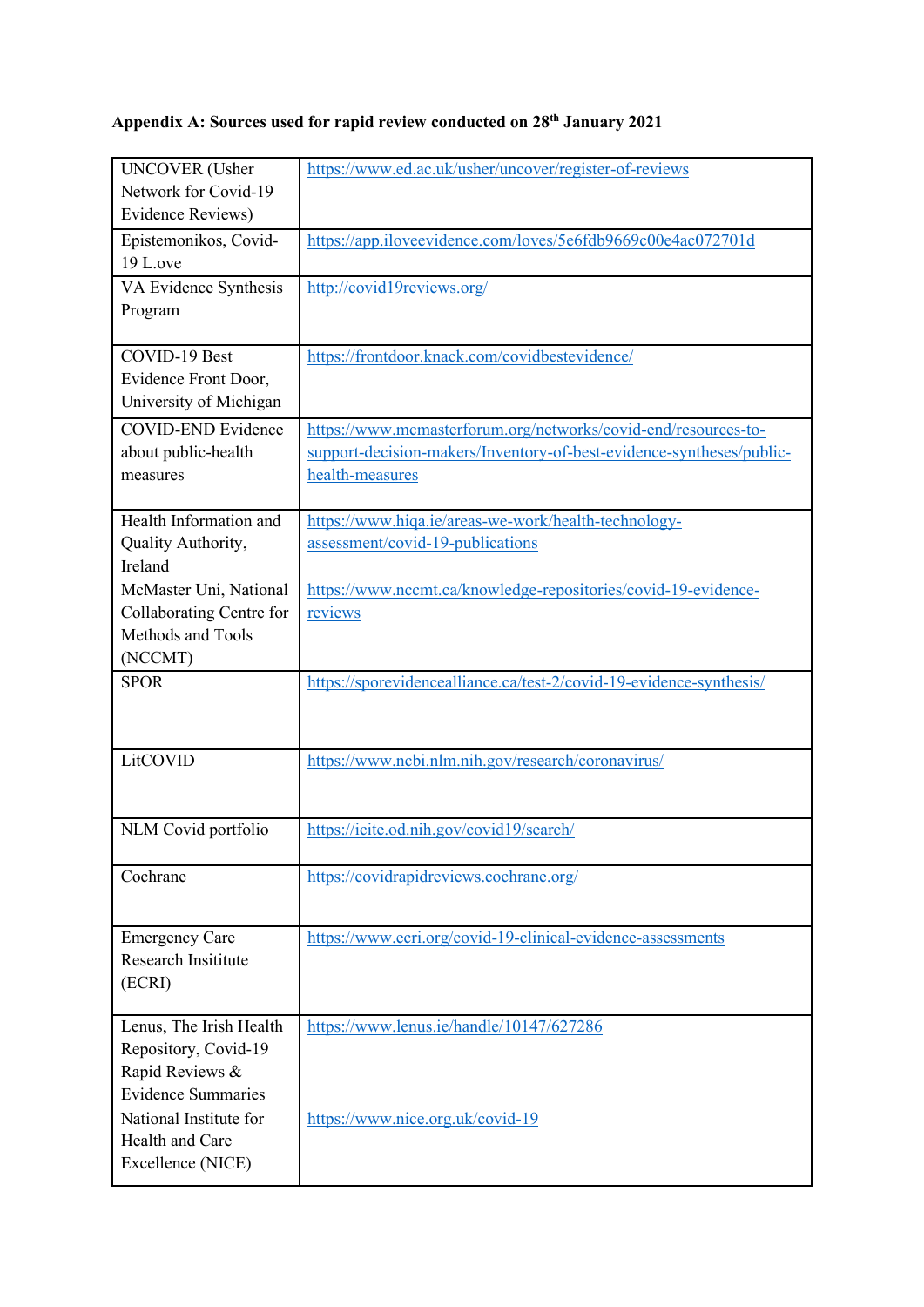| National Institute for<br>Health Research (NIHR)                                                 | https://www.crd.york.ac.uk/prospero/                                                                                                                                                             |
|--------------------------------------------------------------------------------------------------|--------------------------------------------------------------------------------------------------------------------------------------------------------------------------------------------------|
| Norwegian Institute of<br>Public Health (NIPH)                                                   | https://www.fhi.no/en/qk/systematic-reviews-hta/map/                                                                                                                                             |
| Oxford COVID-19<br><b>Evidence Service</b>                                                       | https://www.cebm.net/oxford-covid-19-evidence-service/                                                                                                                                           |
| Santé Publique France                                                                            | https://www.santepubliquefrance.fr/maladies-et-traumatismes/maladies-<br>et-infections-respiratoires/infection-a-coronavirus/articles/covid-19-<br>etat-des-connaissances-et-veille-documentaire |
| World Health<br>Organization (WHO)                                                               | https://search.bvsalud.org/global-literature-on-novel-coronavirus-2019-<br>$ncov/\#$                                                                                                             |
| <b>McMaster Forum</b>                                                                            | https://www.mcmasterforum.org/find-<br>evidence/products?ProductTypes=Rapid%20evidence%20profile;                                                                                                |
| COVID-19 Quick<br>Response Reports for<br>the NL                                                 | https://www.nlcahr.mun.ca/CHRSP/COVIDQuickResponse.php                                                                                                                                           |
| <b>ECDC</b>                                                                                      | https://www.ecdc.europa.eu/en                                                                                                                                                                    |
| PHE Covid-19 Evidence<br>Systematic review<br>updates                                            | Available in 'Keeping up to date' Teams channel, in Systematic Review<br>folder                                                                                                                  |
| <b>Public Health Wales</b><br>Observatory, rapid<br>evidence summaries                           | http://www.publichealthwalesobservatory.wales.nhs.uk/coronavirus-<br>covid-19-publications                                                                                                       |
| New South Wales,<br>Agency for Clinical<br>Innovation, COVID-19<br>Critical Intelligence<br>Unit | https://www.aci.health.nsw.gov.au/covid-19/critical-intelligence-<br>unit/evidence-check                                                                                                         |
| NIHR Applied Research<br>Collaboration (ARC)<br>West, COVID-19 rapid<br>reports                  | https://arc-w.nihr.ac.uk/research-and-implementation/covid-19-<br>response/                                                                                                                      |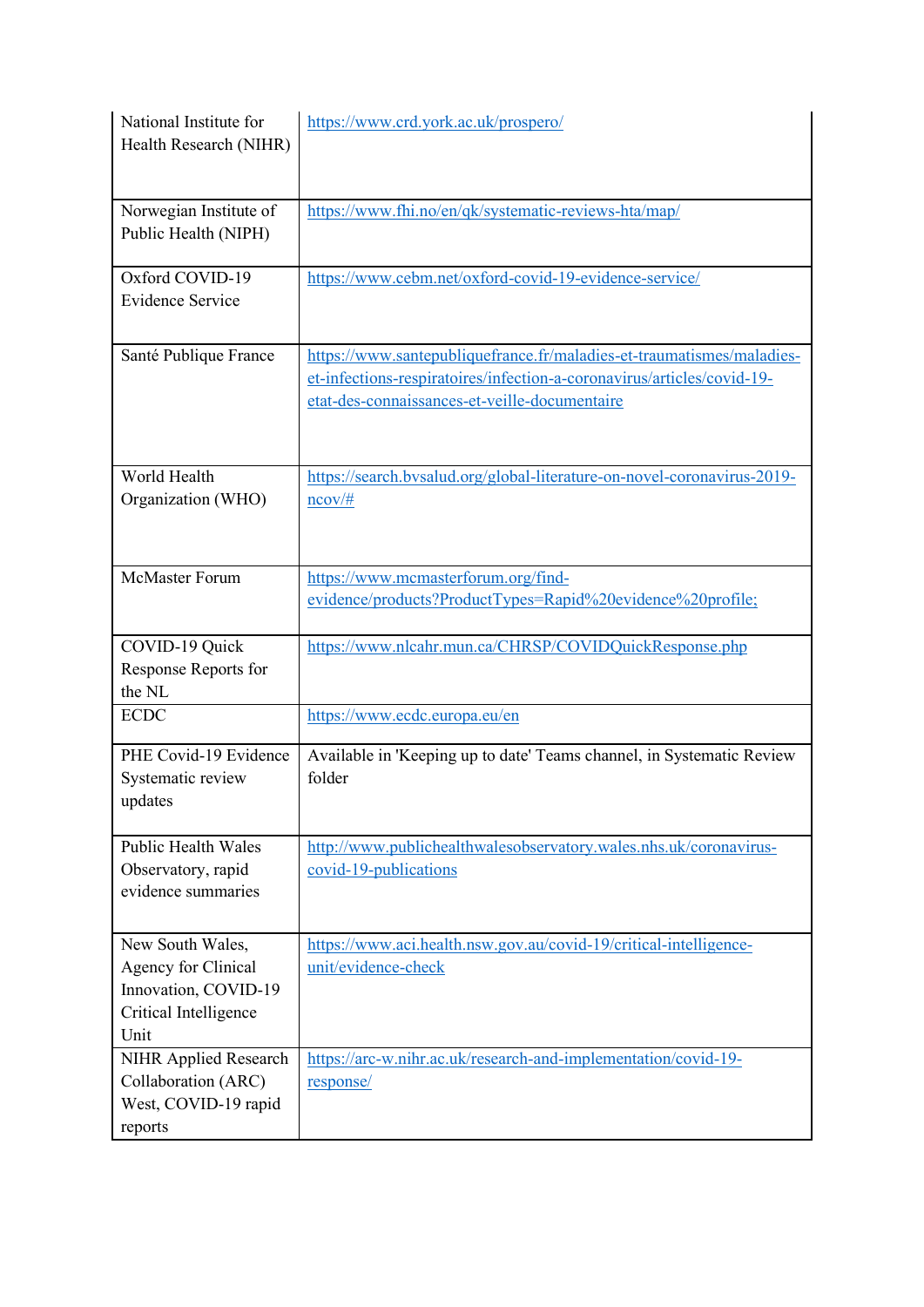| Evidence Aid,<br>Coronavirus (COVID-<br>19) collection | https://evidenceaid.org/evidence/coronavirus-covid-19/         |
|--------------------------------------------------------|----------------------------------------------------------------|
| <b>SAHMRI</b> - based Health                           | https://www.sahmri.org/covid19/                                |
| Policy Centre                                          |                                                                |
|                                                        |                                                                |
| <b>SAGE</b> scientific                                 | https://www.gov.uk/government/collections/scientific-evidence- |
| evidence                                               | supporting-the-government-response-to-coronavirus-covid-19     |
|                                                        |                                                                |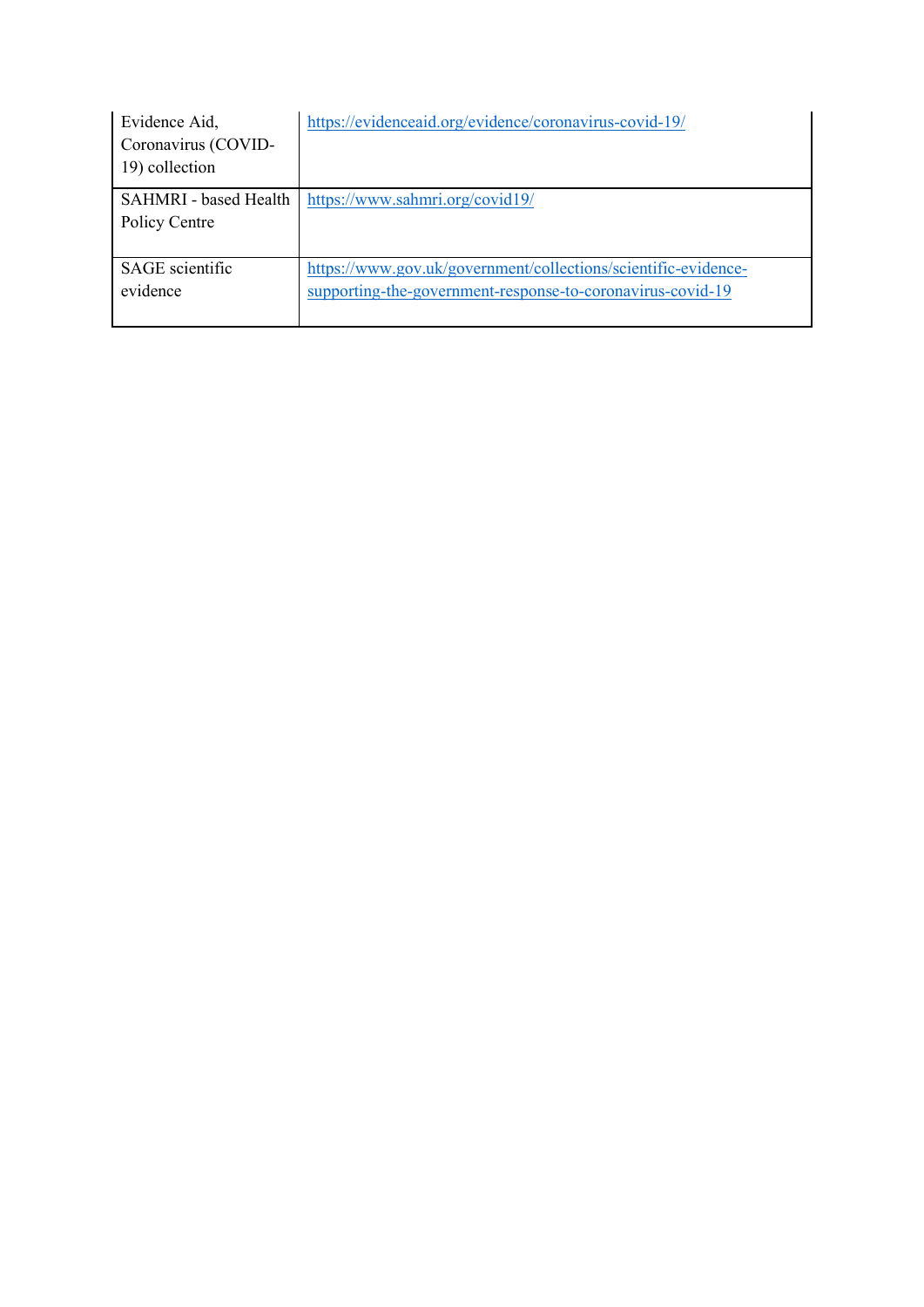#### **Appendix B: Comprehensive search strategy**

### **Database: Ovid MEDLINE(R) ALL <1946 to April 05, 2021>**

Date: 05/04/2021

- 1 exp coronavirus/ (65864)
- 2 exp Coronavirus Infections/ (79395)
- 3 ((corona\* or corono\*) adj1 (virus\* or viral\* or virinae\*)).tw. (1880)

4 (covid or coronavirus\* or coronovirus\* or coronavirinae\* or Coronavirus\* or Coronovirus\* or Wuhan\* or Hubei\* or Huanan or "2019-nCoV" or 2019nCoV or nCoV2019 or "nCoV-2019" or "COVID-19" or COVID19 or "CORVID-19" or CORVID19 or "WN-CoV" or WNCoV or "HCoV-19" or HCoV19 or CoV or "2019 novel\*" or Ncov or "n-cov" or "SARS-CoV-2" or "SARSCoV-2" or "SARSCoV2" or "SARS-CoV2" or SARSCov19 or "SARS-Cov19" or "SARSCov-19" or "SARS-Cov-19" or Ncovor or Ncorona\* or Ncorono\* or NcovWuhan\* or NcovHubei\* or NcovChina\* or NcovChinese\*).tw. (135936)

- 5 or/1-4 (146322)
- 6 exp Cross Infection/ (60912)
- 7 exp hospital infection/ (60912)
- 8 exp Health Personnel/ (534520)
- 9 exp Health Workforce/ (13501)
- 10 Infectious Disease Transmission, Patient-to-Professional/ (5050)
- 11 Infectious Disease Transmission, Professional-to-Patient/ (1874)
- 12 Patients/ (21830)
- 13 nosocomial.ti,ab,kw. (31450)
- 14 "hospital acquired".ti,ab,kw. (10306)
- 15 "healthcare acquired".ti,ab,kw. (297)
- 16 "health-care acquired".ti,ab,kw. (137)
- 17 "hospital associated".ti,ab,kw. (1235)
- 18 "healthcare associated".ti,ab,kw. (5184)
- 19 "health-care associated".ti,ab,kw. (2602)
- 20 "hospital onset".ti,ab,kw. (440)
- 21 "health-care onset".ti,ab,kw. (6)
- 22 "healthcare onset".ti,ab,kw. (16)
- 23 "hospital transmission".ti,ab,kw. (203)
- 24 "health-care transmission".ti,ab,kw. (14)
- 25 "healthcare transmission".ti,ab,kw. (10)
- 26 "hospital team\*".ti,ab,kw. (420)
- 27 (HW or HWs or HCW or HCWs or HCP or HCPs).ti,ab,kw. (14658)
- 28 "healthcare workforce".ti,ab,kw. (656)
- 29 "health-care workforce".ti,ab,kw. (797)
- 30 "healthcare team\*".ti,ab,kw. (2818)
- 31 "health-care team\*".ti,ab,kw. (4841)
- 32 "healthcare worker\*".ti,ab,kw. (13018)
- 33 "health-care worker\*".ti,ab,kw. (14681)
- 34 "healthcare practitioner\*".ti,ab,kw. (1859)
- 35 "health-care practitioner\*".ti,ab,kw. (2485)
- 36 "healthcare professional\*".ti,ab,kw. (26020)
- 37 "health-care professional\*".ti,ab,kw. (25925)
- 38 "health staff".ti,ab,kw. (2393)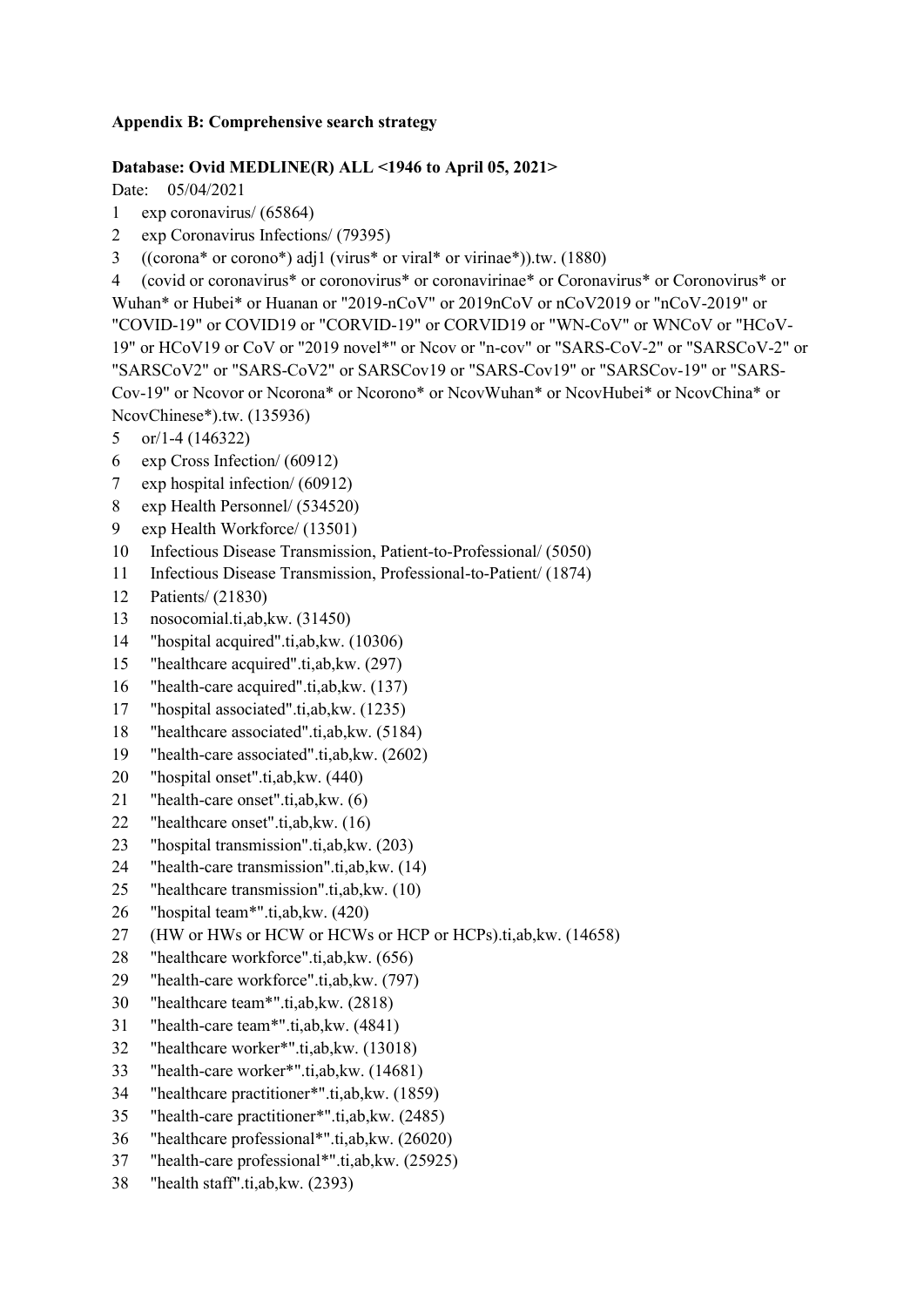- 39 "healthcare staff".ti,ab,kw. (1959)
- 40 "health-care staff".ti,ab,kw. (1433)
- 41 "health personnel".ti,ab,kw. (7626)
- 42 "healthcare personnel".ti,ab,kw. (2046)
- 43 "health-care personnel".ti,ab,kw. (2686)
- 44 "hospital personnel".ti,ab,kw. (2046)
- 45 "medical staff".ti,ab,kw. (12693)
- 46 "non-medical staff".ti,ab,kw. (220)
- 47 "nursing staff".ti,ab,kw. (12667)
- 48 "hospital staff".ti,ab,kw. (5606)
- 49 "clinical staff".ti,ab,kw. (3452)
- 50 "non-clinical staff".ti,ab,kw. (205)
- 51 "general hospital\*".ti,ab,kw. (39606)
- 52 "acute hospital".ti,ab,kw. (3704)
- 53 "intra-hospital".ti,ab,kw. (605)
- 54 Secondary Care Centers/ (253)
- 55 Secondary Care/ (697)
- 56 (secondary adj2 (care or healthcare or health-care or service or center or centre)).ti,ab,kw.

(9970)

- 57 Tertiary Care Centers/ (15548)
- 58 Tertiary Healthcare/ (1206)
- 59 (tertiary adj2 (care or healthcare or health-care or service or center or centre)).ti,ab,kw. (78689)
- 60 Cancer Care Facilities/ (5581)
- 61 or/6-60 (870160)
- 62 infection control/ (26779)
- 63 patient isolation/ (4274)
- 64 quarantine/ (4392)
- 65 Contact Tracing/ (5113)
- 66 mandatory testing/ (852)
- 67 mass screening/ (106723)
- 68 exp hand hygiene/ (7320)
- 69 Hand Sanitizers/ (225)
- 70 exp Sterilization/ (31599)
- 71 population surveillance/ (60705)
- 72 Occupational Diseases/pc (17211)
- 73 sanitation/ (7535)
- 74 universal precautions/ (1659)
- 75 decontamination/ (5106)
- 76 Air Conditioning/ (2733)
- 77 Ventilation/ (5894)
- 78 Cross infection/ (57976)
- 79 Disease Transmission, Infectious/pc (4906)
- 80 Occupational Exposure/pc (7186)
- 81 control\*.ti,ab,kw. (4024794)
- 82 prevent\*.ti,ab,kw. (1497390)
- 83 protect\*.ti,ab,kw. (847158)
- 84 precaution\*.ti,ab,kw. (23456)
- 85 test\*.ti,ab,kw. (3360107)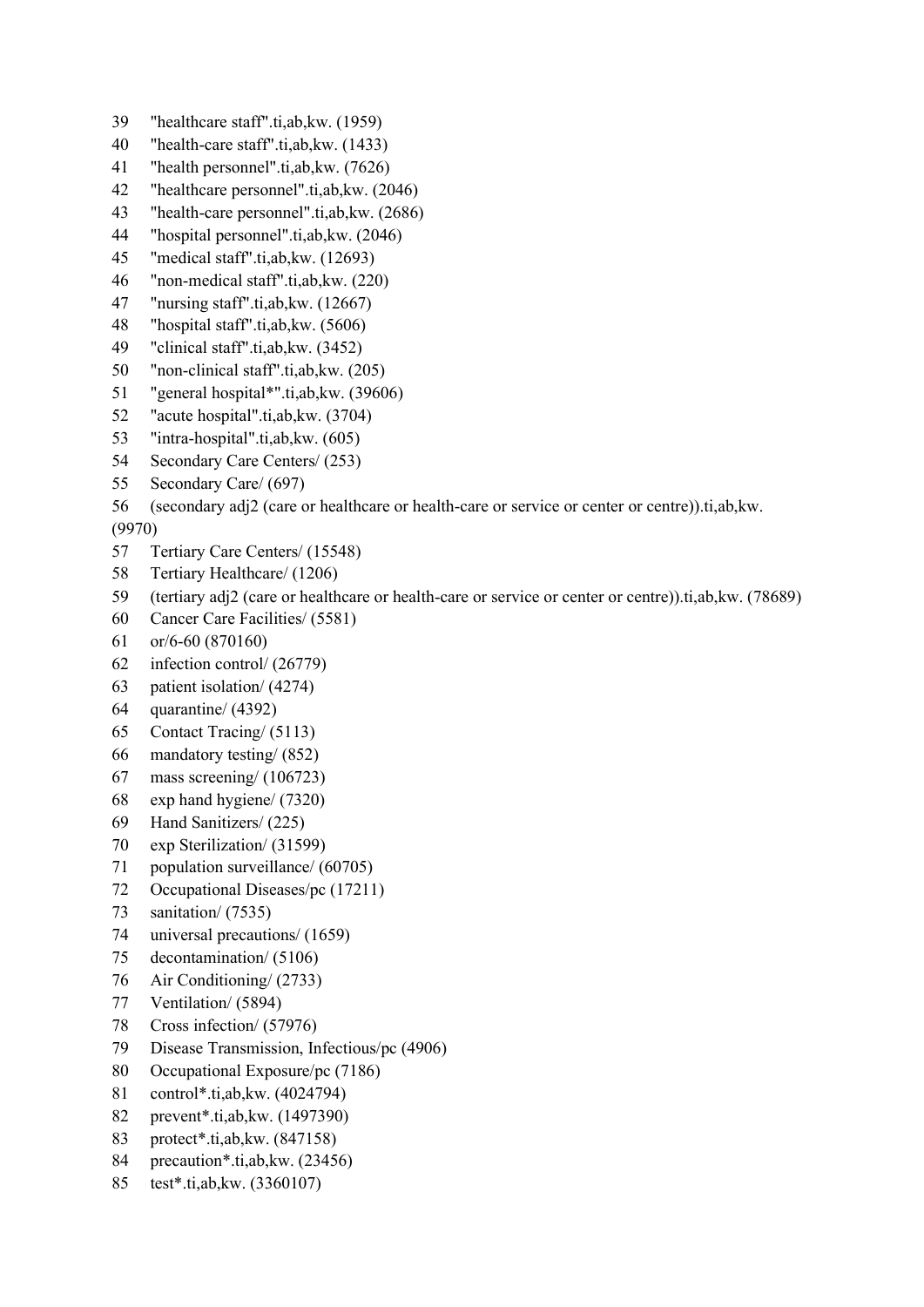- 86 screen\*.ti,ab,kw. (799826)
- 87 cohort\*.ti,ab,kw. (654680)
- 88 barrier\*.ti,ab,kw. (318568)
- 89 roster\*.ti,ab,kw. (1715)
- 90 ((healthcare or workforce or service\*) adj3 reconfigur\*).ti,ab,kw. (243)
- 91 isolat\*.ti,ab,kw. (1379830)
- 92 quarantin\*.ti,ab,kw. (7978)
- 93 segregat\*.ti,ab,kw. (76114)
- 94 hygien\*.ti,ab,kw. (76604)
- 95 "hand wash\*".ti,ab,kw. (3041)
- 96 handwash\*.ti,ab,kw. (2391)
- 97 ventilation.ti,ab,kw. (126110)
- 98 ventilate.ti,ab,kw. (1298)
- 99 ventilated.ti,ab,kw. (29639)
- 100 "air flow\*".ti,ab,kw. (4711)
- 101 (air adj2 circulat\*).ti,ab,kw. (411)
- 102 "air condition\*".ti,ab,kw. (3700)
- 103 sanitis\*.ti,ab,kw. (214)
- 104 sanitiz\*.ti,ab,kw. (2834)
- 105 disinfect\*.ti,ab,kw. (31166)
- 106 sterilis\*.ti,ab,kw. (3475)
- 107 steriliz\*.ti,ab,kw. (34194)
- 108 decontaminat\*.ti,ab,kw. (13114)
- 109 irradiation.ti,ab. (200351)
- 110 (patient\* adj2 cohort\*).ti,ab,kw. (59120)
- 111 (staff adj2 cohort\*).ti,ab,kw. (72)
- 112 "social distanc\*".ti,ab,kw. (5285)
- 113 "social\* distan\*".ti,ab,kw. (5354)
- 114 "physical distanc\*".ti,ab,kw. (1991)
- 115 (visitor\* adj2 restrict\*).ti,ab,kw. (99)
- 116 triag\*.ti,ab,kw. (22358)
- 117 "risk assessment\*".ti,ab,kw. (74709)
- 118 (reduc\* adj2 contact).ti,ab,kw. (2060)
- 119 or/62-118 (10443358)
- 120 5 and 61 and 119 (9767)
- 121 limit 120 to yr="2020 -Current" (8670)

#### **Database: Embase <1974 to 2021 April 05>**

Date: 05/04/2021

- 1 exp Coronavirinae/ (23603)
- 2 exp Coronavirus Infection/ (24618)
- 3 "coronavirus disease 2019".sh. (100075)
- 4 ((corona\* or corono\*) adj1 (virus\* or viral\* or virinae\*)).ti,ab,kw. (2569)
- 5 (covid or coronavirus\* or coronovirus\* or coronavirinae\* or Coronavirus\* or Coronovirus\* or Wuhan\* or Hubei\* or Huanan or "2019-nCoV" or 2019nCoV or nCoV2019 or "nCoV-2019" or

"COVID-19" or COVID19 or "CORVID-19" or CORVID19 or "WN-CoV" or WNCoV or "HCoV-19" or HCoV19 or CoV or "2019 novel\*" or Ncov or "n-cov" or "SARS-CoV-2" or "SARSCoV-2" or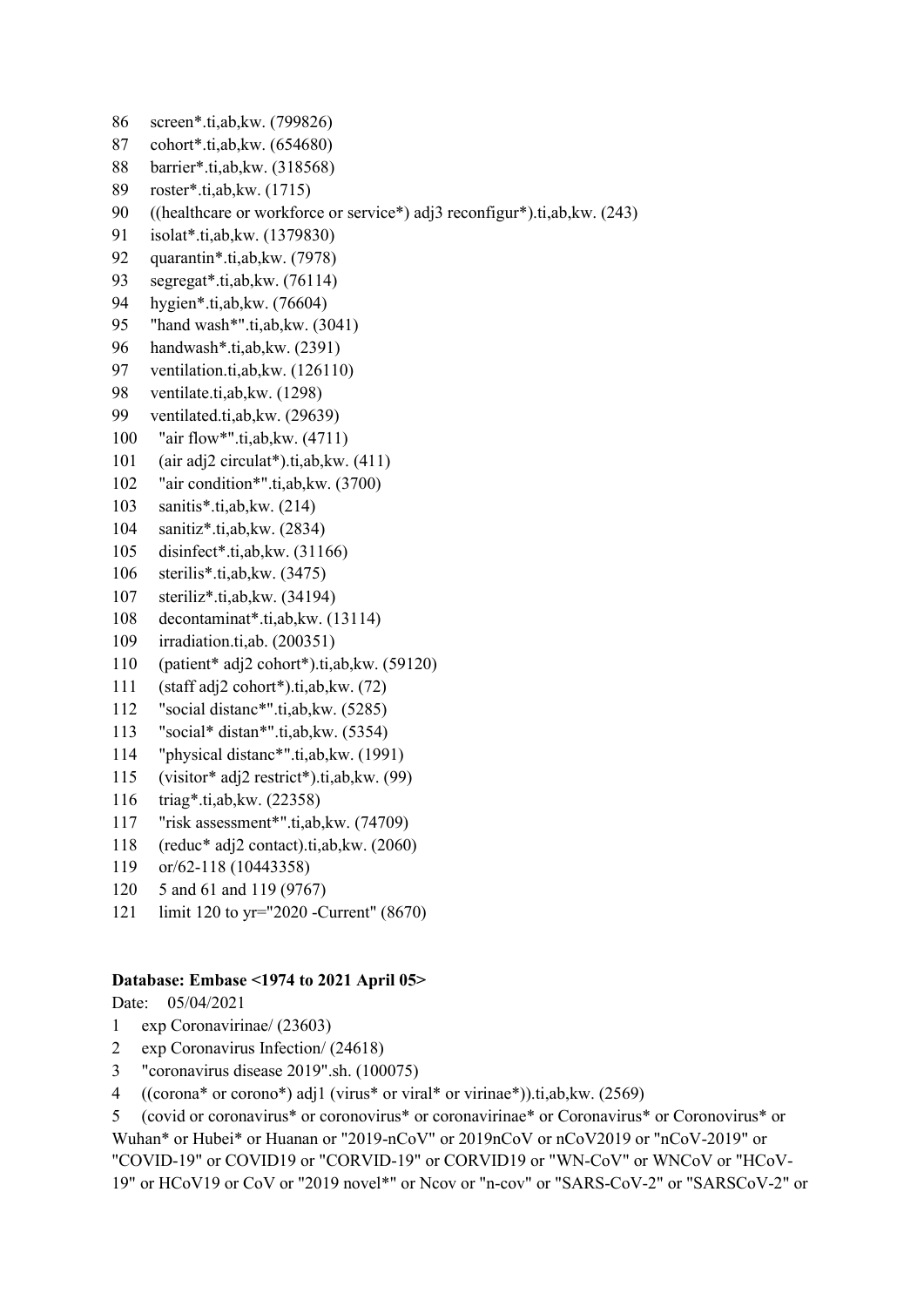"SARSCoV2 r SARS-CoV2" or SARSCov19 or "SARS-Cov19" or "SARSCov-19" or "SARS-Cov-19" or Ncovor or Ncorona\* or Ncorono\* or NcovWuhan\* or NcovHubei\* or NcovChina\* or NcovChinese\*).ti,ab,kw. (138841)

- 6 or/1-5 (155899)
- 7 exp Cross Infection/ (19892)
- 8 exp hospital infection/ (48529)
- 9 exp Health Care Personnel/ (1656621)
- 10 disease transmission/ (102681)
- 11 Patients/ (1057831)
- 12 nosocomial.ti,ab,kw. (44917)
- 13 "hospital acquired".ti,ab,kw. (15983)
- 14 "healthcare acquired".ti,ab,kw. (529)
- 15 "health-care acquired".ti,ab,kw. (228)
- 16 "hospital associated".ti,ab,kw. (1844)
- 17 "healthcare associated".ti,ab,kw,sh. (8628)
- 18 "health-care associated".ti,ab,kw. (3829)
- 19 "hospital onset".ti,ab,kw. (733)
- 20 "health-care onset".ti,ab,kw. (8)
- 21 "healthcare onset".ti,ab,kw. (33)
- 22 "hospital transmission".ti,ab,kw. (270)
- 23 "health-care transmission".ti,ab,kw. (13)
- 24 "healthcare transmission".ti,ab,kw. (12)
- 25 "hospital team\*".ti,ab,kw. (707)
- 26 (HW or HWs or HCW or HCWs or HCP or HCPs).ti,ab,kw. (21117)
- 27 "healthcare workforce".ti,ab,kw. (772)
- 28 "health-care workforce".ti,ab,kw. (825)
- 29 "healthcare team\*".ti,ab,kw. (4760)
- 30 "health-care team\*".ti,ab,kw. (6513)
- 31 "healthcare worker\*".ti,ab,kw. (16860)
- 32 "health-care worker\*".ti,ab,kw. (18060)
- 33 "healthcare practitioner\*".ti,ab,kw. (2568)
- 34 "health-care practitioner\*".ti,ab,kw. (3160)
- 35 "healthcare professional\*".ti,ab,kw. (39001)
- 36 "health-care professional\*".ti,ab,kw. (35115)
- 37 "health staff".ti,ab,kw. (3118)
- 38 "healthcare staff".ti,ab,kw. (2625)
- 39 "health-care staff".ti,ab,kw. (1834)
- 40 "health personnel".ti,ab,kw. (6962)
- 41 "healthcare personnel".ti,ab,kw. (2598)
- 42 "health-care personnel".ti,ab,kw. (3413)
- 43 "hospital personnel".ti,ab,kw. (2363)
- 44 "medical staff".ti,ab,kw. (19219)
- 45 "non-medical staff".ti,ab,kw. (356)
- 46 "nursing staff".ti,ab,kw. (19819)
- 47 "hospital staff".ti,ab,kw. (7843)
- 48 "clinical staff".ti,ab,kw. (5807)
- 49 "non-clinical staff".ti,ab,kw. (318)
- 50 "general hospital\*".ti,ab,kw. (59707)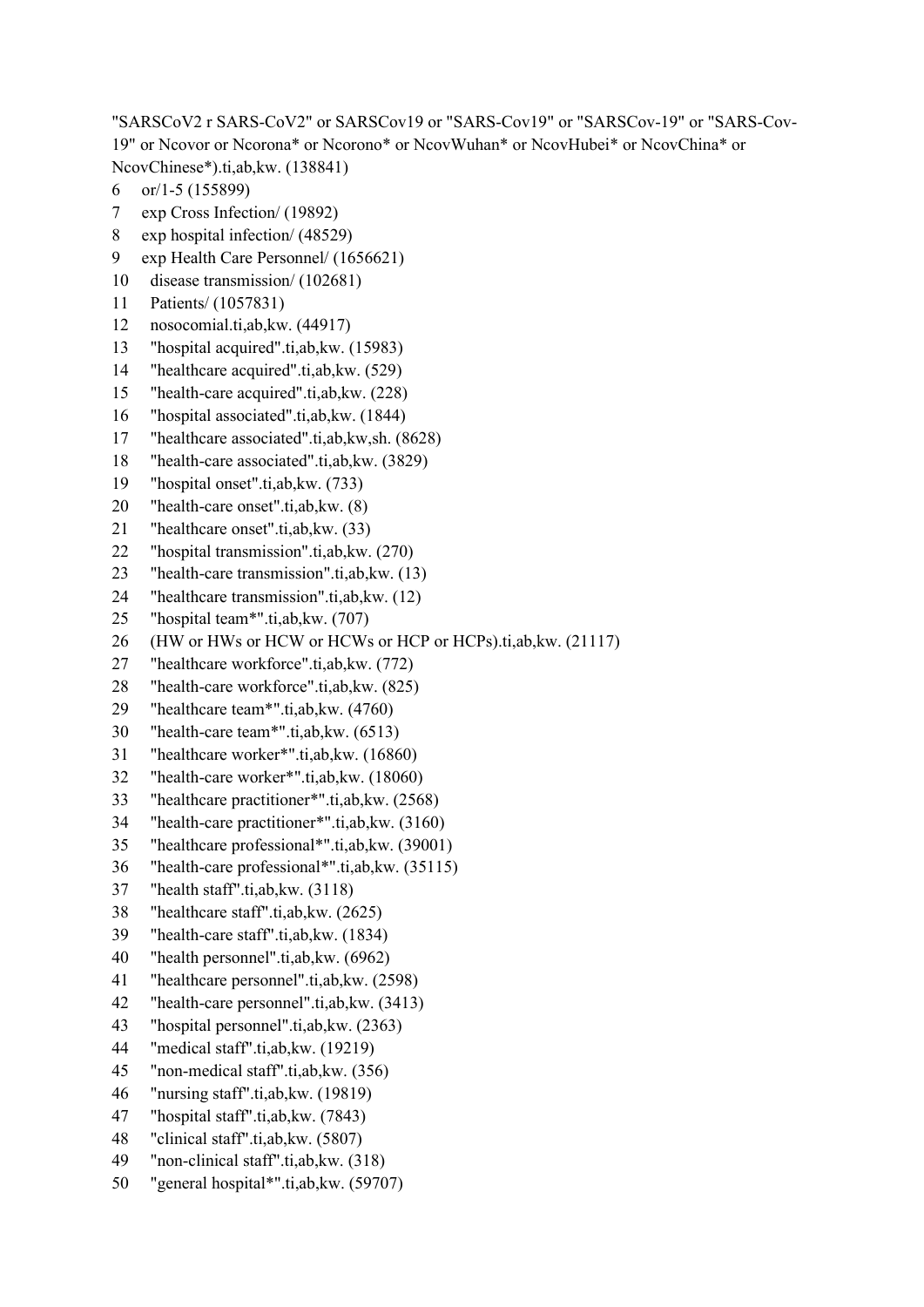- 51 "acute hospital".ti,ab,kw. (5986)
- 52 "intra-hospital".ti,ab,kw. (1355)
- 53 exp secondary health care/ (8778)
- 54 (secondary adj2 (care or healthcare or health-care or service or center or centre)).ti,ab,kw.

(16892)

- 55 exp tertiary health care/ (111389)
- 56 (tertiary adj2 (care or healthcare or health-care or service or center or centre)).ti,ab,kw. (140705)
- 57 or/7-56 (2984780)
- 58 exp Medical Device Contamination/ (1029)
- 59 exp Health Care Personnel Management/ (3200)
- 60 exp patient isolation/ (1614)
- 61 social distance/ (4184)
- 62 exp quarantine/ (5969)
- 63 exp infection prevention/ (66200)
- 64 exp infection control/ (110353)
- 65 universal precaution/ (492)
- 66 exp Sterilization/ (20479)
- 67 population surveillance/ (175183)
- 68 Occupational Diseases/pc (5245)
- 69 sanitation/ (14668)
- 70 exp ultraviolet irradiation/ (15880)
- 71 "point of care testing"/ (15123)
- 72 mandatory testing/ (900)
- 73 Mass screening/ (56690)
- 74 disease transmission/pc (3315)
- 75 occupational exposure/pc (2690)
- 76 "prevention and control".sh. (29011)
- 77 control\*.ti,ab,kw. (5318676)
- 78 prevent\*.ti,ab,kw. (1975590)
- 79 protect\*.ti,ab,kw. (1084382)
- 80 precaution\*.ti,ab,kw. (31894)
- 81 test\*.ti,ab,kw. (4598162)
- 82 screen\*.ti,ab,kw. (1139071)
- 83 cohort\*.ti,ab,kw. (1117994)
- 84 barrier\*.ti,ab,kw. (403524)
- 85 roster\*.ti,ab,kw. (2053)
- 86 ((healthcare or workforce or service\*) adj3 reconfigur\*).ti,ab,kw. (391)
- 87 isolat\*.ti,ab,kw. (1649434)
- 88 quarantin\*.ti,ab,kw. (7784)
- 89 segregat\*.ti,ab,kw. (86626)
- 90 hygien\*.ti,ab,kw. (92809)
- 91 "hand wash\*".ti,ab,kw. (4280)
- 92 handwash\*.ti,ab,kw. (2876)
- 93 ventilation.ti,ab,kw. (191570)
- 94 ventilate.ti,ab,kw. (1942)
- 95 ventilated.ti,ab,kw. (44302)
- 96 "air flow\*".ti,ab,kw. (6881)
- 97 (air adj2 circulat\*).ti,ab,kw. (598)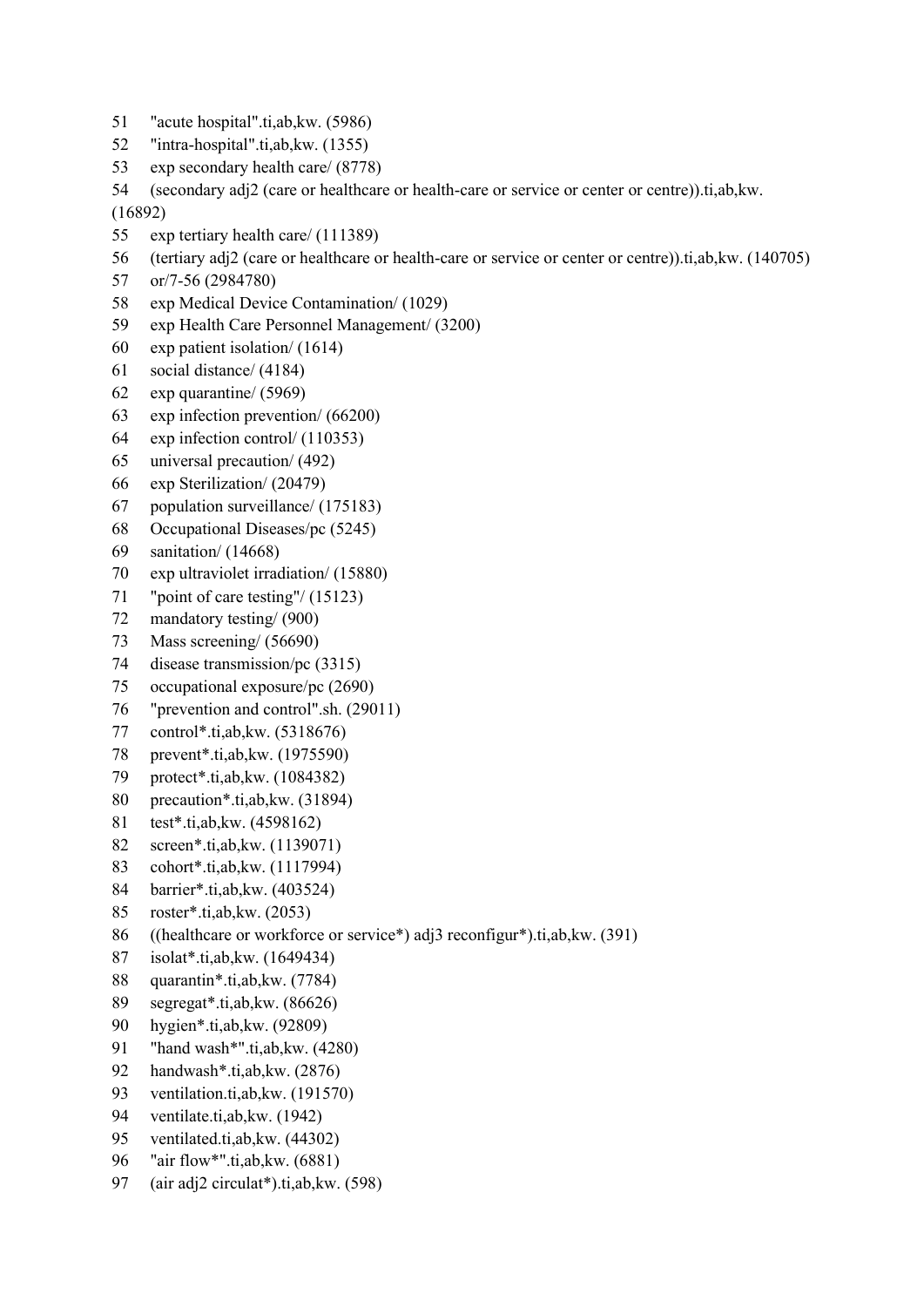- 98 "air condition\*".ti,ab,kw. (4786)
- 99 sanitis\*.ti,ab,kw. (292)
- 100 sanitiz\*.ti,ab,kw. (3387)
- 101 disinfect\*.ti,ab,kw,sh. (51305)
- 102 sterilis\*.ti,ab,kw. (4797)
- 103 steriliz\*.ti,ab,kw. (34700)
- 104 decontaminat\*.ti,ab,kw. (16867)
- 105 irradiation.ti,ab. (235891)
- 106 (patient\* adj2 cohort\*).ti,ab,kw. (123873)
- 107 (staff adj2 cohort\*).ti,ab,kw. (115)
- 108 "social\* distan\*".ti,ab,kw,sh. (10450)
- 109 "physical distanc\*".ti,ab,kw. (1992)
- 110 (visitor\* adj2 restrict\*).ti,ab,kw. (128)
- 111 triag\*.ti,ab,kw. (35433)
- 112 "risk assessment\*".ti,ab,kw. (104524)
- 113 (reduc\* adj2 contact).ti,ab,kw. (2353)
- 114 or/58-113 (13637840)
- 115 6 and 57 and 114 (19835)
- 116 limit 115 to yr="2020 -Current" (17036)

## **Cochrane Central Register of Controlled Trials (CENTRAL)**

- Date: 06/04/2021
- ID Search Hits
- #1 MeSH descriptor: [Coronavirus] explode all trees 242
- #2 MeSH descriptor: [Coronavirus Infections] explode all trees 789
- #3  $((\text{corona* or corono*}) \text{ NEXT (virus* or viral* or virinae*})):$ :ti,ab,kw 212

#4 ((covid or coronavirus\* or coronovirus\* or coronavirinae\* or Coronavirus\* or Coronovirus\* or Wuhan\* or Hubei\* or Huanan or "2019-nCoV" or 2019nCoV or nCoV2019 or "nCoV-2019" or "COVID-19" or COVID19 or "CORVID-19" or CORVID19 or "WN-CoV" or WNCoV or "HCoV-19" or HCoV19 or CoV or "2019 novel\*" or Ncov or "n-cov" or "SARS-CoV-2" or "SARSCoV-2" or "SARSCoV2" or "SARS-CoV2" or SARSCov19 or "SARS-Cov19" or "SARSCov-19" or "SARS-Cov-19" or Ncovor or Ncorona\* or Ncorono\* or NcovWuhan\* or NcovHubei\* or NcovChina\* or NcovChinese\*)):ti,ab,kw 5519

- #5 {OR #1-#4} 5550
- #6 MeSH descriptor: [Cross Infection] explode all trees 1471
- #7 MeSH descriptor: [Health Personnel] explode all trees 9107
- #8 MeSH descriptor: [Health Workforce] explode all trees 22
- #9 MeSH descriptor: [Infectious Disease Transmission, Patient-to-Professional] this term only 72
- #10 MeSH descriptor: [Infectious Disease Transmission, Professional-to-Patient] this term only 31
- #11 MeSH descriptor: [Patients] explode all trees 2698
- #12 (nosocomial):ti,ab,kw 1699
- #13 ("hospital acquired"):ti,ab,kw 810
- #14 ("healthcare acquired"):ti,ab,kw 23
- #15 ("health-care acquired"):ti,ab,kw 5
- #16 ("hospital associated"):ti,ab,kw 94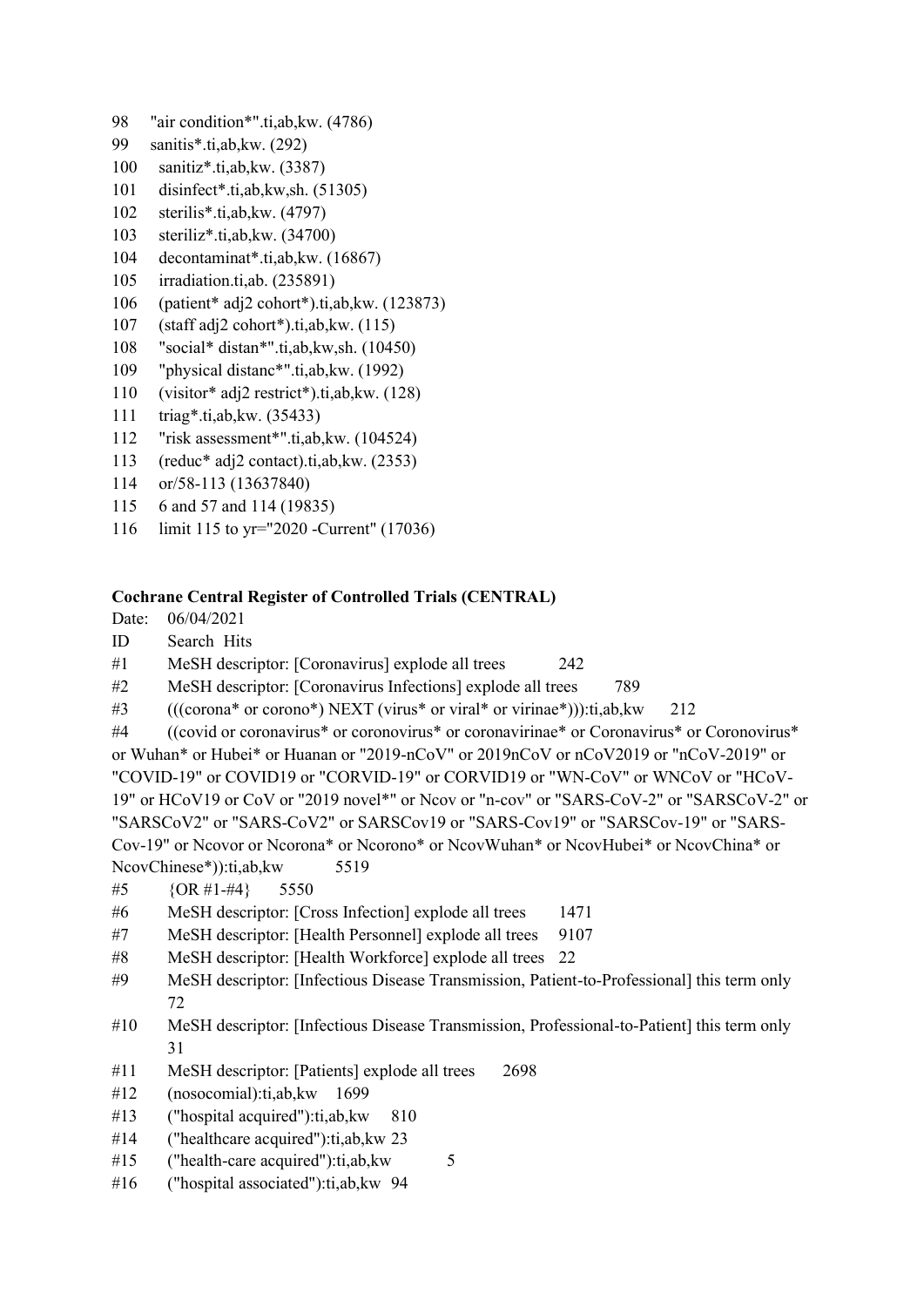| #17 | ("healthcare associated"):ti,ab,kw                                                              | 336              |     |
|-----|-------------------------------------------------------------------------------------------------|------------------|-----|
| #18 | ("health-care associated"):ti,ab,kw                                                             | 150              |     |
| #19 | ("hospital onset"):ti,ab, kw<br>9                                                               |                  |     |
| #20 | ("health-care onset"):ti,ab,kw<br>$\overline{2}$                                                |                  |     |
| #21 | $\overline{2}$<br>("healthcare onset"):ti,ab,kw                                                 |                  |     |
| #22 | ("hospital transmission"):ti,ab,kw                                                              | 5                |     |
| #23 | ("health-care transmission"):ti,ab,kw                                                           | $\boldsymbol{0}$ |     |
| #24 | ("healthcare transmission"):ti,ab,kw                                                            | $\boldsymbol{0}$ |     |
| #25 | (hospital NEXT team*):ti,ab, kw 46                                                              |                  |     |
| #26 | (HW or HWs or HCW or HCWs or HCP or HCPs):ti,ab,kw                                              |                  | 988 |
| #27 | ("healthcare workforce"):ti,ab,kw                                                               | 22               |     |
| #28 | ("health-care workforce"):ti,ab,kw                                                              | 6                |     |
| #29 | (healthcare NEXT team*):ti,ab,kw                                                                | 279              |     |
| #30 | (health-care NEXT team*):ti,ab,kw                                                               | 329              |     |
| #31 | (healthcare NEXT worker*):ti,ab,kw                                                              | 954              |     |
| #32 | (health-care NEXT worker*):ti,ab,kw                                                             | 806              |     |
| #33 | (healthcare NEXT practitioner*):ti,ab,kw                                                        | 108              |     |
| #34 | (health-care NEXT practitioner*):ti,ab,kw                                                       | 132              |     |
| #35 | (healthcare NEXT professional*):ti,ab,kw                                                        | 2235             |     |
| #36 | (health-care NEXT professional*):ti,ab,kw                                                       | 1716             |     |
| #37 | ("health staff"):ti,ab, kw 224                                                                  |                  |     |
| #38 | ("healthcare staff"):ti,ab,kw<br>188                                                            |                  |     |
| #39 | ("health-care staff"):ti,ab,kw<br>122                                                           |                  |     |
| #40 | ("health personnel"):ti,ab,kw<br>3654                                                           |                  |     |
| #41 | ("healthcare personnel"):ti,ab,kw                                                               | 151              |     |
| #42 | ("health-care personnel"):ti,ab,kw                                                              | 3250             |     |
| #43 | ("hospital personnel"):ti,ab,kw<br>311                                                          |                  |     |
| #44 | ("medical staff"):ti,ab,kw<br>1452                                                              |                  |     |
| #45 | ("non-medical staff"):ti,ab,kw<br>10                                                            |                  |     |
| #46 | ("nursing staff"):ti,ab, kw<br>2275                                                             |                  |     |
| #47 | ("hospital staff"):ti,ab, kw<br>425                                                             |                  |     |
| #48 | ("clinical staff"):ti,ab, kw<br>681                                                             |                  |     |
| #49 | ("non-clinical staff"):ti,ab,kw<br>19                                                           |                  |     |
| #50 | (general NEXT hospital*):ti,ab,kw                                                               | 3294             |     |
| #51 | (acute NEXT hospital*):ti,ab,kw                                                                 | 738              |     |
| #52 | ("intra-hospital"):ti,ab,kw<br>64                                                               |                  |     |
| #53 | MeSH descriptor: [Secondary Care Centers] this term only                                        |                  | 7   |
| #54 | MeSH descriptor: [Secondary Care] this term only                                                |                  | 40  |
| #55 | ((secondary NEAR/2 (care or healthcare or health-care or service or center or                   |                  |     |
|     | 2612<br>centre))):ti,ab, kw                                                                     |                  |     |
| #56 | MeSH descriptor: [Tertiary Care Centers] this term only 335                                     |                  |     |
| #57 | MeSH descriptor: [Tertiary Healthcare] this term only                                           |                  | 20  |
| #58 | ((tertiary NEAR/2 (care or healthcare or health-care or service or center or centre))):ti,ab,kw |                  |     |
|     | 8411                                                                                            |                  |     |
| #59 | MeSH descriptor: [Cancer Care Facilities] this term only 90                                     |                  |     |
| #60 | $\{OR\#6\#59\}$<br>42378                                                                        |                  |     |
| #61 | MeSH descriptor: [Infection Control] this term only                                             |                  | 548 |
| #62 | MeSH descriptor: [Patient Isolation] explode all trees                                          |                  | 54  |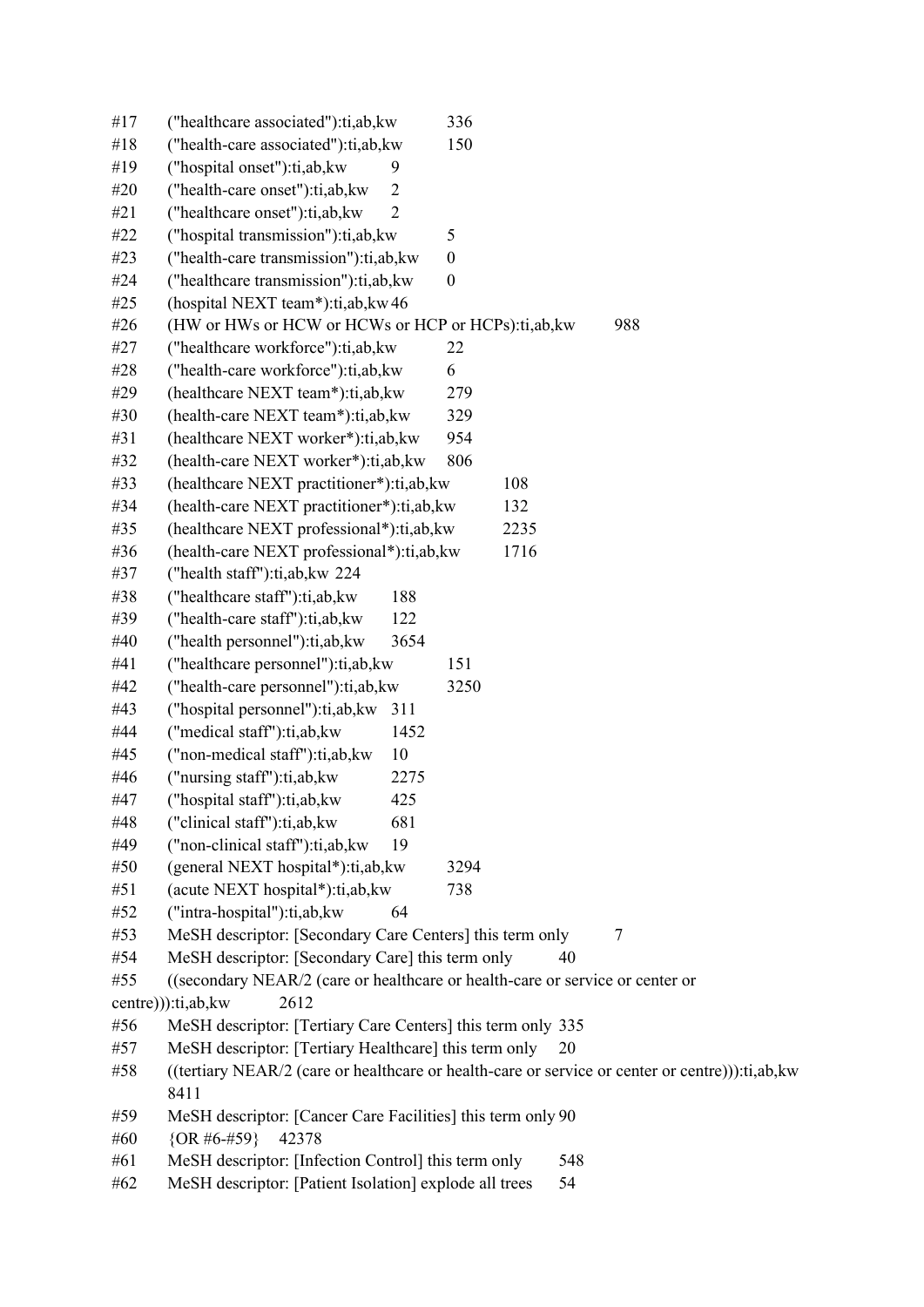#63 MeSH descriptor: [Quarantine] this term only 12 #64 MeSH descriptor: [Contact Tracing] explode all trees 82 #65 MeSH descriptor: [Mandatory Testing] explode all trees 3 #66 MeSH descriptor: [Mass Screening] explode all trees 3839 #67 MeSH descriptor: [Hand Hygiene] explode all trees 458 #68 MeSH descriptor: [Hand Sanitizers] explode all trees 37 #69 MeSH descriptor: [Sterilization] explode all trees 491 #70 MeSH descriptor: [Population Surveillance] explode all trees 518 #71 MeSH descriptor: [Occupational Diseases] this term only 884 #72 MeSH descriptor: [Sanitation] explode all trees 251 #73 MeSH descriptor: [Universal Precautions] explode all trees 16 #74 MeSH descriptor: [Decontamination] explode all trees 82 #75 MeSH descriptor: [Air Conditioning] explode all trees 34 #76 MeSH descriptor: [Ventilation] explode all trees 83 #77 MeSH descriptor: [Cross Infection] explode all trees 1471 #78 MeSH descriptor: [Disease Transmission, Infectious] this term only and with qualifier(s): [prevention & control - PC] 94 #79 MeSH descriptor: [Occupational Exposure] this term only and with qualifier(s): [prevention & control - PC] 125 #80 (control\*):ti,ab,kw 1025915 #81 (prevent\*):ti,ab,kw 234524 #82 (protect\*):ti,ab,kw 42045 #83 (precaution\*):ti,ab,kw 1420 #84 (test\*):ti,ab,kw 389392 #85 (screen\*):ti,ab,kw 76223 #86 (cohort\*):ti,ab,kw 59292 #87 (barrier\*):ti,ab,kw 19053 #88 (roster\*):ti,ab,kw 103 #89 (((healthcare or workforce or service\*) NEAR/3 reconfigur\*)):ti,ab,kw 15 #90 (isolat\*):ti,ab,kw 27744 #91 (quarantin\*):ti,ab,kw 217 #92 (segregat\*):ti,ab,kw 465 #93 (hygien\*):ti,ab,kw 9132 #94 (hand NEXT wash\*):ti,ab,kw 737 #95 (handwash\*):ti,ab,kw 518 #96 (ventilation):ti,ab,kw 27488 #97 (ventilate):ti,ab,kw 222 #98 (ventilated):ti,ab,kw 5405 #99 (air NEXT flow\*):ti,ab,kw 319 #100 ((air NEAR/2 circulat\*)):ti,ab,kw 28 #101 (air NEXT condition\*):ti,ab,kw 860  $#102$  (sanitis\*):ti,ab, kw 14 #103 (sanitiz\*):ti,ab,kw 187 #104 (disinfect\*):ti,ab,kw 2511 #105 (sterilis\*):ti,ab,kw 409 #106 (steriliz\*):ti,ab,kw 2334  $#107$  (decontaminat\*):ti,ab, kw 855 #108 (irradiation):ti,ab,kw 8411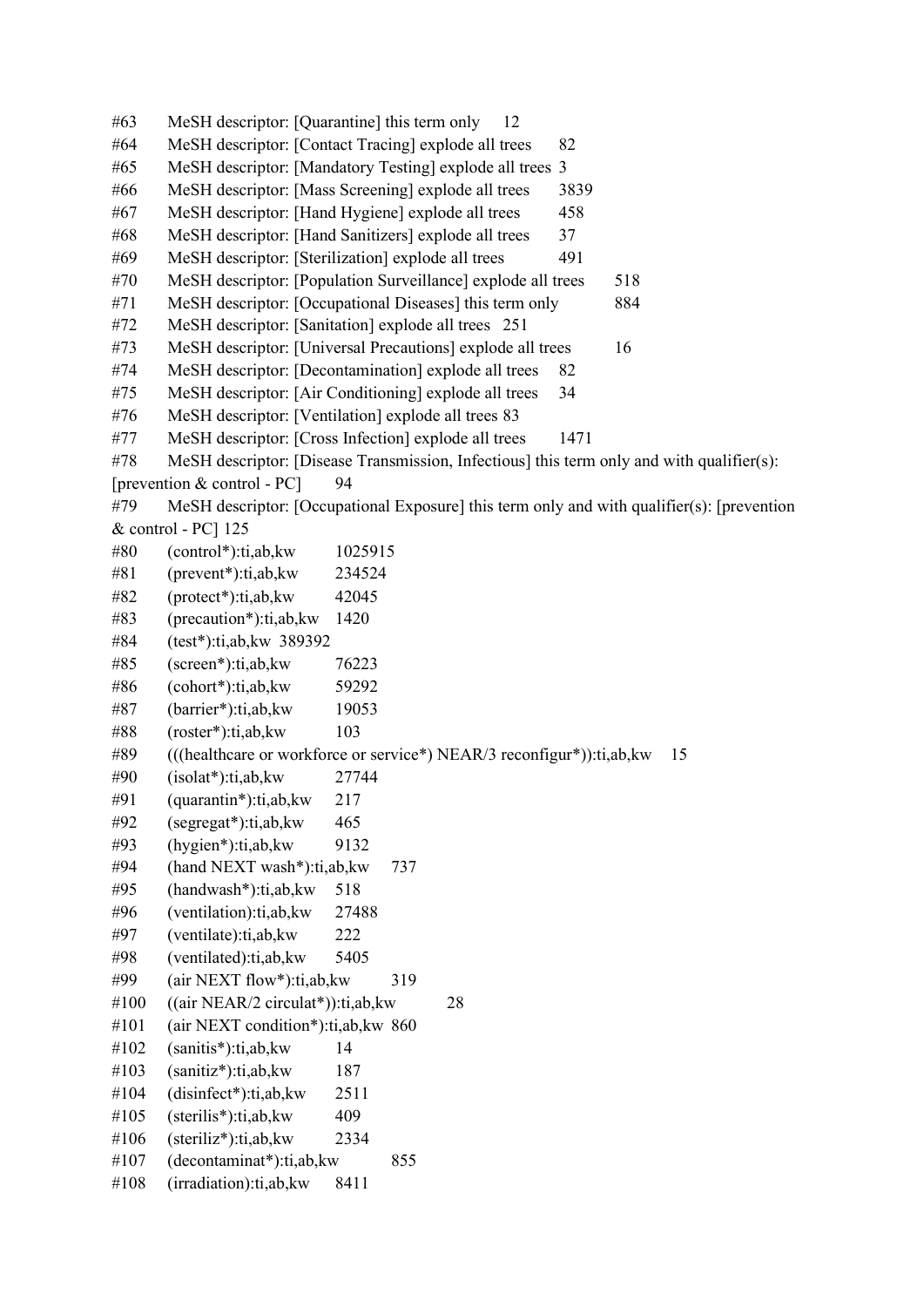- #109 ((patient\* NEAR/2 cohort\*)):ti,ab,kw 6423
- $#110$  ((staff NEAR/2 cohort\*)):ti,ab, kw 7
- #111 (social\* NEXT distanc\*):ti,ab,kw 301
- #112 (physical\* NEXT distanc\*):ti,ab,kw 53
- #113 ((visitor\* NEAR/2 restrict\*)):ti,ab,kw 5
- #114 (triag\*):ti,ab,kw1849
- #115 (risk NEXT assessment\*):ti,ab,kw 25789
- #116 ((reduc\* NEAR/2 contact)):ti,ab,kw 209
- #117 {OR #61-#116}1224473
- #118 #5 AND #60 AND #117 483
- #119 Date limit 2020-2021 445

#### **[Covid-19 Portfolio](https://icite.od.nih.gov/covid19/search/#home)**

### **(Sources: medRxiv, bioRxiv, arXiv, ChemRxiv, Research Square, SSRN, Preprints.org, Qeios)** Date: 07/04/2021

(nosocomial OR "hospital acquired" OR "healthcare acquired" OR "health-care acquired" OR "hospital associated" OR "healthcare associated" OR "hospital associated" OR "healthcare associated" OR "health-care associated" OR "hospital onset" OR "health-care onset" OR "healthcare onset" OR "hospital transmission"~2 OR "health-care transmission" OR "healthcare transmission" OR "hospital team" OR "hospital teams" OR "healthcare workforce" OR "health-care workforce" OR "healthcare team" OR "healthcare teams" OR "health-care team" OR "health-care teams" OR "healthcare worker" OR "healthcare workers" OR "health-care worker" OR "health-care workers" OR "healthcare practitioner" OR "healthcare practitioners" OR "health-care practitioner" OR "health-care practitioners" OR "healthcare professional" OR "healthcare professionals" OR "health-care professional" OR "health-care professionals" OR "health staff" OR "healthcare staff" OR "health-care staff" OR "health personnel" OR "healthcare personnel" OR "health-care personnel" OR "hospital personnel" OR "medical staff" OR "non-medical staff" OR "nursing staff" OR "hospital staff" OR "clinical staff" OR "non-clinical staff" OR HW OR HWs OR HCW OR HCWs OR HCP OR HCPs OR "general hospital" OR "acute hospital" OR "intra-hospital" OR "secondary care"~2 OR "secondary healthcare"~2 OR "secondary health-care"~2 OR "tertiary care"~2 OR "tertiary healthcare"~2 OR "tertiary health-care"~2) AND (control\* OR prevent\* OR protect\* OR precaution\* OR test\* OR screen\* OR cohort\* OR barrier\* OR roster\* OR isolat\* OR quarantin\* OR segregat\* OR hygien\* OR triag\* OR "healthcare reconfiguration"~2 OR "service reconfiguration"~2 OR "hand wash" OR handwash\* OR ventilation OR ventilate OR ventilated OR "air flow" OR "air circulation" OR "air conditioning" OR sanitis\* OR sanitiz\* OR disinfect\* OR sterilis\* OR steriliz\* OR decontaminat\* OR irradiation OR "social distance" OR "social distancing" OR "socially distant" OR "physical distance" OR "physical distancing" OR "visitor restrictions" OR "restricting visitors"~2 OR "staff cohort" OR "staff cohorts"~2 OR "staff cohorting"~2 OR "patient cohort" OR "patients cohort"~2 OR "patient cohorts"~2 OR "patients cohorts"~2 OR "patient cohorting" OR "risk assessment" OR "risk assessments" OR "reducing contact" OR "reduce contact" OR "reduced contact" OR "contact tracing")

**Search fields: Title, Abstract Total results: 2084**

**Web of Science** Date: 07/04/2021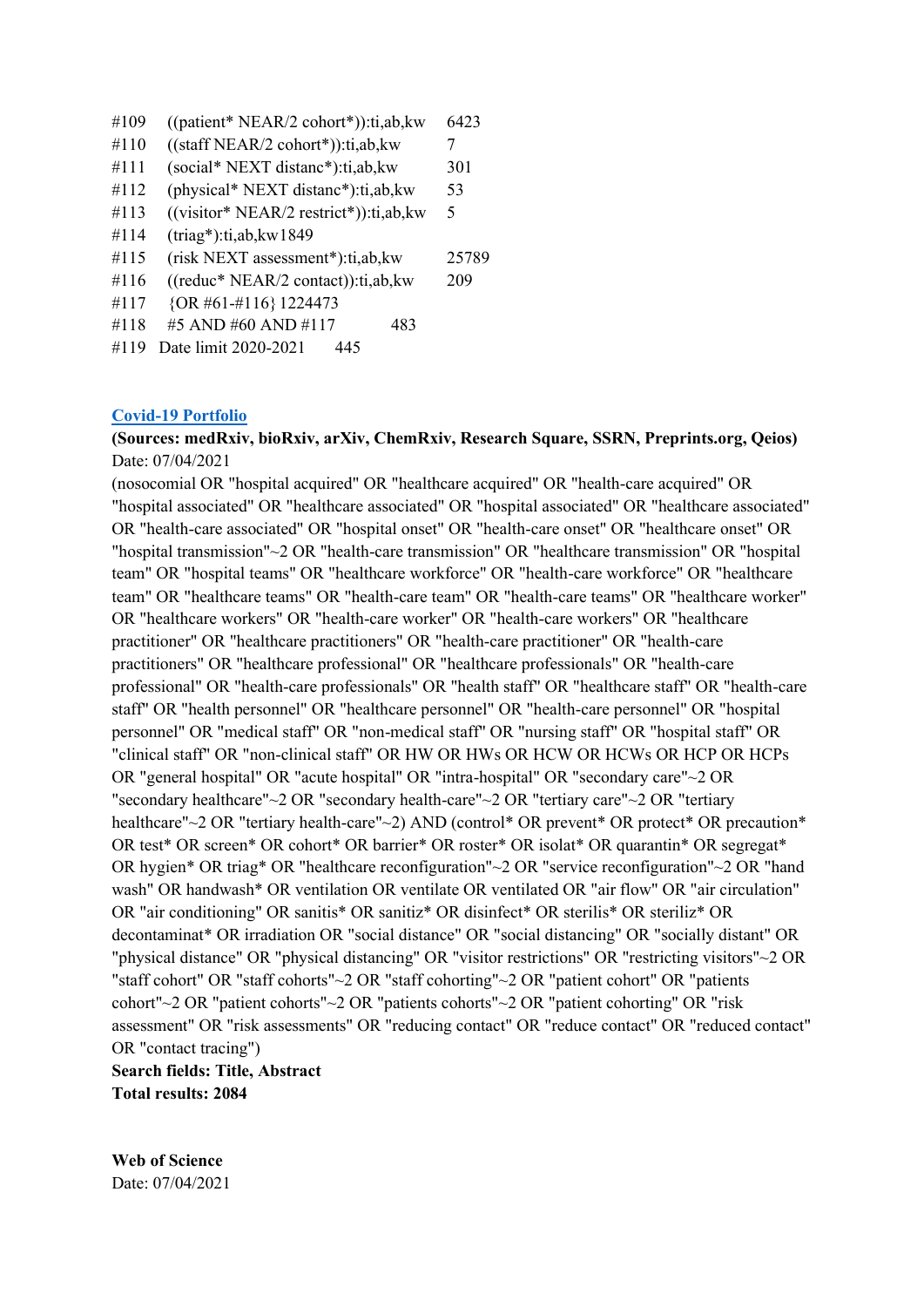(covid or coronavirus\* OR "2019-nCoV" or 2019nCoV or nCoV2019 or "nCoV-2019" or "COVID-19" or COVID19 or "CORVID-19" or CORVID19 or "WN-CoV" or WNCoV or "HCoV-19" or HCoV19 or CoV or "2019 novel\*" or Ncov or "n-cov" or "SARS-CoV-2" or "SARSCoV-2" or "SARSCoV2 r SARS-CoV2" or SARSCov19 or "SARS-Cov19" or "SARSCov-19" or "SARS-Cov-19" or Ncovor or Ncorona\* or Ncorono\* or NcovWuhan\* or NcovHubei\* or NcovChina\* or NcovChinese\*) AND (nosocomial OR "hospital acquired" OR "healthcare acquired" OR "health-care acquired" OR "hospital associated" OR "healthcare associated" OR "hospital associated" OR "healthcare associated" OR "health-care associated" OR "hospital onset" OR "health-care onset" OR "healthcare onset" OR "hospital transmission" OR "health-care transmission" OR "healthcare transmission" OR "hospital team" OR "hospital teams" OR "healthcare workforce" OR "health-care workforce" OR "healthcare team" OR "healthcare teams" OR "health-care team" OR "health-care teams" OR "healthcare worker" OR "healthcare workers" OR "health-care worker" OR "health-care workers" OR "healthcare practitioner" OR "healthcare practitioners" OR "health-care practitioner" OR "health-care practitioners" OR "healthcare professional" OR "healthcare professionals" OR "healthcare professional" OR "health-care professionals" OR "health staff" OR "healthcare staff" OR "healthcare staff" OR "health personnel" OR "healthcare personnel" OR "health-care personnel" OR "hospital personnel" OR "medical staff" OR "non-medical staff" OR "nursing staff" OR "hospital staff" OR "clinical staff" OR "non-clinical staff" OR "general hospital" OR "acute hospital" OR "intra-hospital" OR "secondary care" OR (secondary AND (healthcare OR health-care OR "health care")) OR "tertiary care" OR (tertiary AND healthcare OR health-care OR "health care")) AND (control\* OR prevent\* OR protect\* OR precaution\* OR test\* OR screen\* OR cohort\* OR barrier\* OR roster\* OR isolat\* OR quarantin\* OR segregat\* OR hygien\* OR triag\* OR "healthcare reconfiguration" OR "service reconfiguration" OR "hand wash" OR handwash\* OR ventilation OR ventilate OR ventilated OR "air flow" OR "air circulation" OR "air conditioning" OR sanitis\* OR sanitiz\* OR disinfect\* OR sterilis\* OR steriliz\* OR decontaminat\* OR irradiation OR "social distance" OR "social distancing" OR "socially distant" OR "physical distance" OR "physical distancing" OR "visitor restrictions" OR "restricting visitors" OR "staff cohort\*" OR "cohorting staff" OR "cohorts of staff" OR "patient cohort" OR "patient\* cohort\*" OR "patient cohorting" OR "risk assessment" OR "risk assessments" OR "reducing contact" OR "reduce contact" OR "reduced contact" OR "contact tracing") Date: 2020-2021 **6923 results**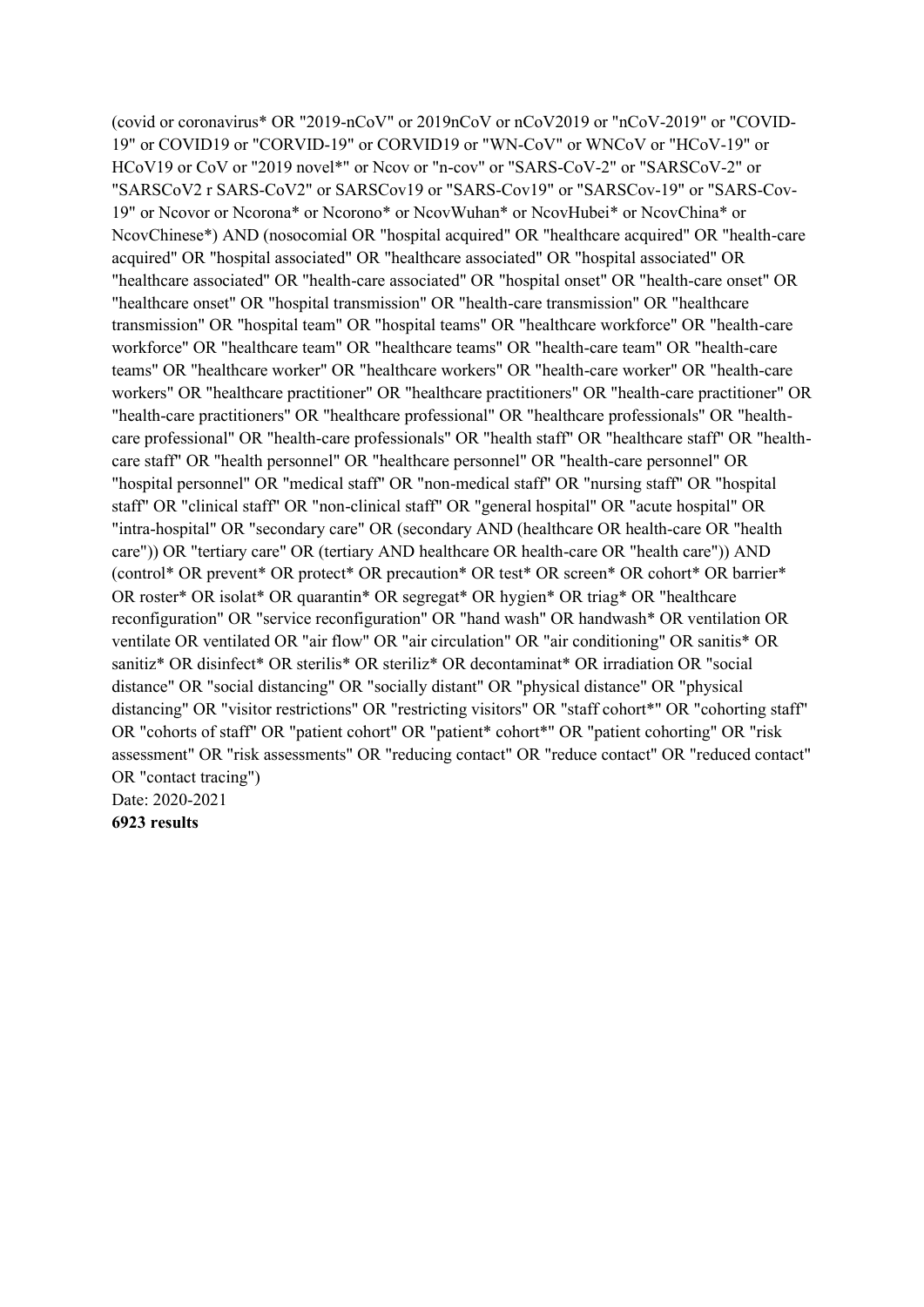# **Appendix C: Extended table of details of studies**

| Study                     | Country               | <b>Publication status</b> | study<br>$\mathfrak{b}$<br>${\bf Type}$ | No. of participants | Agee                                              | % female | Co-morbidities                                                           | Hospital setting                                                    | <b>Baseline IPC</b> measures                                                                                                   | Type of intervention                    | Intervention<br>description                                                 | Duration of follow up | Control | Primary outcome                                                                                                          | Secondary outcome                                                                                                                                                                                                                                                                                                                                          |
|---------------------------|-----------------------|---------------------------|-----------------------------------------|---------------------|---------------------------------------------------|----------|--------------------------------------------------------------------------|---------------------------------------------------------------------|--------------------------------------------------------------------------------------------------------------------------------|-----------------------------------------|-----------------------------------------------------------------------------|-----------------------|---------|--------------------------------------------------------------------------------------------------------------------------|------------------------------------------------------------------------------------------------------------------------------------------------------------------------------------------------------------------------------------------------------------------------------------------------------------------------------------------------------------|
| <b>Abell</b><br>a<br>2020 | $\mathbf U$<br>S<br>A | Publishe<br>d             | ${\bf R}$<br>$\mathcal{C}$<br>$\rm T$   | 132                 | media<br>n: 33<br>years<br>(rang<br>e, 20-<br>66) | 69%      | Asthma<br>$(17\%)$ ,<br>Diabetes<br>$(3\%)$<br>Hyperten<br>sion<br>(21%) | Emergen<br>cy<br>departme<br>nt,<br>dedicated<br>COVID-<br>19 units | Use of PPE<br>(including<br>masks,<br>eyewear, and<br>gowns) as<br>well as<br>patient<br>screening for<br>COVID-19<br>symptoms | Pre-<br>exposu<br>re<br>prophyl<br>axis | hydroxychl<br>oroquine<br>$200 - mg$<br>tablets, 3<br>tablets<br>once a day | $8\,$<br>wks          | Placebo | rate of<br>conversion<br>to SARS-<br>$CoV-2$<br>positive<br>status via<br>NP RT-<br>PCR after<br>8 weeks of<br>treatment | adverse event<br>rate; rate of<br>serologic<br>antibody<br>positivity for<br>either<br>nucleocapsid or<br>spike protein<br>antigens; ECG<br>changes after 4<br>weeks of<br>treatment;<br>clinical<br>outcomes for<br>any partici-<br>pants who<br>became SARS-<br>CoV-2 positive<br>and/or<br>developed<br>COVID-19<br>symptoms<br>within study<br>period. |

Table 1 – Extended version with all characteristics of included studies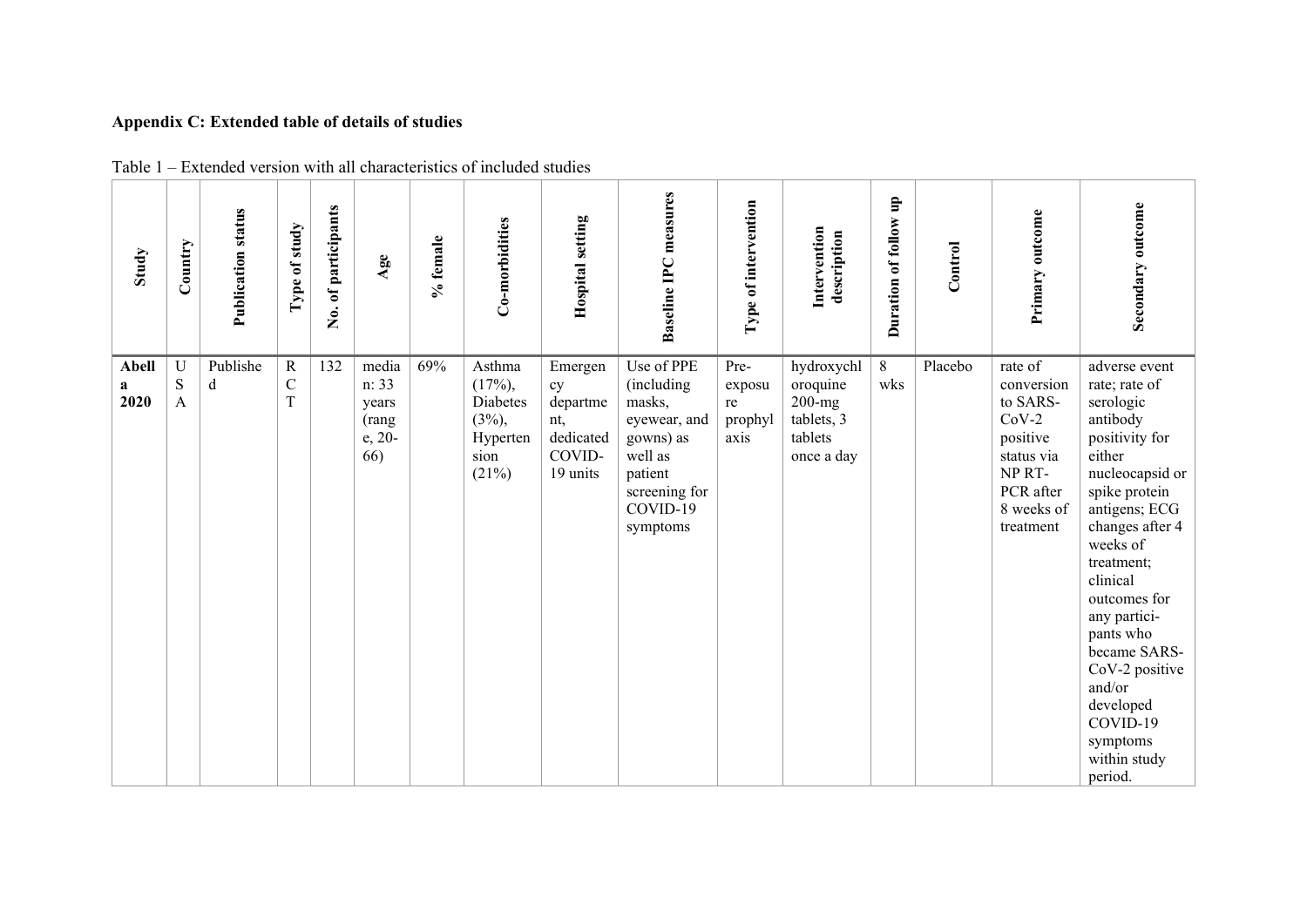| Chah<br>la,<br>2021   | Ar<br>ge<br>nti<br>na   | Pre-print | ${\bf R}$<br>$\mathbf C$<br>$\rm T$       | 234 | media<br>n 38<br>years<br>(min:<br>22;<br>max:<br>69)      | 57.30<br>$\frac{0}{0}$ | Hyperten<br>sion<br>$(9\%,$<br><b>Diabetes</b><br>(7%)<br>Obesity<br>$(12\%),$<br>$>60$<br>years<br>$(4\%)$<br>Renal<br>$(2\%)$          | Healthca<br>re centres                    | standard<br>biosecurity<br>care and<br>personal<br>protective<br>equipment<br>$(PPE)$ .        | Pre-<br>exposu<br>re<br>prophyl<br>axis | ivermectin<br>(2 tablets)<br>of 6 mg<br>mg<br>weekly)<br>and Iota-<br>Carrageena<br>$n(6$ sprays<br>per day)  | $\overline{4}$<br>wks | Standard<br>biosecuri<br>ty care<br>and<br>personal<br>protectiv<br>$\mathbf e$<br>equipme<br>$nt$ (PPE). | reduction<br>in COVID-<br>19 disease<br>rate,<br>measured<br>by RT-<br><b>PCR</b>                                                               | Reduction in<br>presence of<br>COVID-19<br>symptoms;<br>protection<br>against the<br>appearance of<br>severe stages<br>for COVID-19<br>disease                                                                                                                                                                                                                                                        |
|-----------------------|-------------------------|-----------|-------------------------------------------|-----|------------------------------------------------------------|------------------------|------------------------------------------------------------------------------------------------------------------------------------------|-------------------------------------------|------------------------------------------------------------------------------------------------|-----------------------------------------|---------------------------------------------------------------------------------------------------------------|-----------------------|-----------------------------------------------------------------------------------------------------------|-------------------------------------------------------------------------------------------------------------------------------------------------|-------------------------------------------------------------------------------------------------------------------------------------------------------------------------------------------------------------------------------------------------------------------------------------------------------------------------------------------------------------------------------------------------------|
| Grau<br>Pujol<br>2021 | Sp<br>ai<br>$\mathbf n$ | Pre-print | $\mathbf R$<br>$\mathbf C$<br>$\mathbf T$ | 269 | media<br>n: 39<br>years<br>(IQR:<br>$30 -$<br>50<br>years) | 73%                    | Diabetes<br>$(0.4\%)$<br>hyperten<br>sion<br>$(1.9\%),$<br>chronic<br>respirator<br>y<br>condition<br>$(2.6\%)$ ,<br>other<br>$(27.9\%)$ | Hospital,<br>specific<br>unit<br>unclear. | 83% always<br>used<br>COVID-19<br>recommende<br>d PPE at<br>work during<br>the last 20<br>days | Pre-<br>exposu<br>re<br>prophyl<br>axis | hydroxychl<br>oroquine<br>(2 tablets<br>of $200$ mg<br>daily for<br>first 4<br>days, then<br>400mg<br>weekly) | 6<br>mos              | Placebo                                                                                                   | incidence<br>of<br>compatible<br>symptoms<br>with<br>COVID-19<br>with<br>seroconver<br>sion or a<br>positive<br>RT-PCR<br>between<br>study arms | the SARS-<br>$CoV-2$<br>seroconversion<br>in study arms<br>in both<br>asymptomatic<br>and<br>symptomatic<br>participants;<br>adverse events<br>(AE) related to<br>hydroxychloro<br>quine<br>treatment;<br>incidence of<br>SARS-CoV-2<br>infection in<br>placebo group;<br>risk ratio for<br>the different<br>clinical,<br>analytical and<br>microbiologica<br>1 conditions to<br>develop<br>COVID-19. |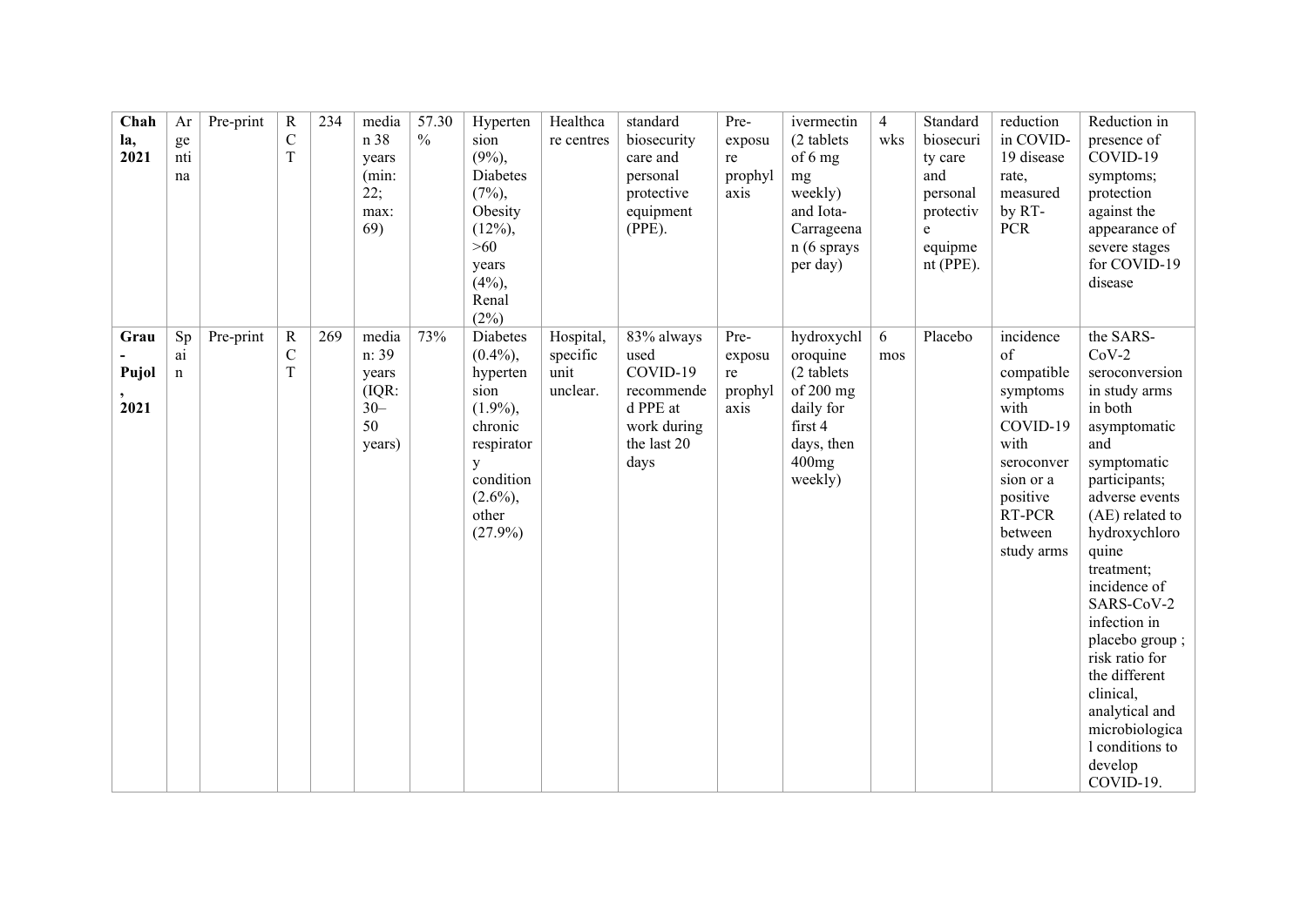| Gupt | In                      | Pre-print | $\mathbf R$ | 199 | Interv   | Interv  | Malnouri  | COVID-    | Standard      | Pre-    | Chyawanp   | $30\,$ | Standard  | incidence      | comparing the    |
|------|-------------------------|-----------|-------------|-----|----------|---------|-----------|-----------|---------------|---------|------------|--------|-----------|----------------|------------------|
| a,   | $\mathrm{d} \mathrm{i}$ |           | $\mathbf C$ |     | entio    | entio   | shed      | 19        | Preventive    | exposu  | rash (12 g | day    | preventiv | of COVID-      | biochemical      |
| 2021 | $\rm{a}$                |           | $\mathbf T$ |     | n:       | n:      | $(3.1\%)$ | isolation | Regimen as    | re      | twice      | S      | e         | 19 cases in    | and              |
|      |                         |           |             |     | mean:    | 40.8    |           | ward      | per           | prophyl | daily)     |        | regimen   | both           | hematological    |
|      |                         |           |             |     | 32.1     | $%$ out |           |           | institutional | axis    |            |        |           | groups         | parameters       |
|      |                         |           |             |     | (SD:7)   | of 98,  |           |           | guidelines    |         |            |        |           | confirmed      | before and       |
|      |                         |           |             |     | .4);     | Contr   |           |           | and based on  |         |            |        |           | by RT-         | after the study  |
|      |                         |           |             |     | Contr    | ol:     |           |           | roles         |         |            |        |           | ${\mbox{PCR}}$ | and through      |
|      |                         |           |             |     | ol:      | 50.5    |           |           |               |         |            |        |           |                | occurrence of    |
|      |                         |           |             |     | mean:    | $%$ out |           |           |               |         |            |        |           |                | any adverse      |
|      |                         |           |             |     | 33.6     | of 95   |           |           |               |         |            |        |           |                | drug reactions;  |
|      |                         |           |             |     | $(SD)$ : |         |           |           |               |         |            |        |           |                | assessment of    |
|      |                         |           |             |     | 8.6)     |         |           |           |               |         |            |        |           |                | efficacy of      |
|      |                         |           |             |     |          |         |           |           |               |         |            |        |           |                | Chyawanprash     |
|      |                         |           |             |     |          |         |           |           |               |         |            |        |           |                | in preventing    |
|      |                         |           |             |     |          |         |           |           |               |         |            |        |           |                | other            |
|      |                         |           |             |     |          |         |           |           |               |         |            |        |           |                | infective        |
|      |                         |           |             |     |          |         |           |           |               |         |            |        |           |                | diseases         |
|      |                         |           |             |     |          |         |           |           |               |         |            |        |           |                | through          |
|      |                         |           |             |     |          |         |           |           |               |         |            |        |           |                | incidence of     |
|      |                         |           |             |     |          |         |           |           |               |         |            |        |           |                | symptoms;        |
|      |                         |           |             |     |          |         |           |           |               |         |            |        |           |                | evaluation of    |
|      |                         |           |             |     |          |         |           |           |               |         |            |        |           |                | effect of        |
|      |                         |           |             |     |          |         |           |           |               |         |            |        |           |                | Chyawanprash     |
|      |                         |           |             |     |          |         |           |           |               |         |            |        |           |                | on               |
|      |                         |           |             |     |          |         |           |           |               |         |            |        |           |                | immunoglobuli    |
|      |                         |           |             |     |          |         |           |           |               |         |            |        |           |                | ns and           |
|      |                         |           |             |     |          |         |           |           |               |         |            |        |           |                | inflammatory     |
|      |                         |           |             |     |          |         |           |           |               |         |            |        |           |                | markers          |
|      |                         |           |             |     |          |         |           |           |               |         |            |        |           |                | through          |
|      |                         |           |             |     |          |         |           |           |               |         |            |        |           |                | comparing the    |
|      |                         |           |             |     |          |         |           |           |               |         |            |        |           |                | levels of IgG,   |
|      |                         |           |             |     |          |         |           |           |               |         |            |        |           |                | IgM, IgE,        |
|      |                         |           |             |     |          |         |           |           |               |         |            |        |           |                | high sensitivity |
|      |                         |           |             |     |          |         |           |           |               |         |            |        |           |                | C-Reactive       |
|      |                         |           |             |     |          |         |           |           |               |         |            |        |           |                | Protein          |
|      |                         |           |             |     |          |         |           |           |               |         |            |        |           |                | (hsCRP),         |
|      |                         |           |             |     |          |         |           |           |               |         |            |        |           |                | Tumor            |
|      |                         |           |             |     |          |         |           |           |               |         |            |        |           |                | Necrosing        |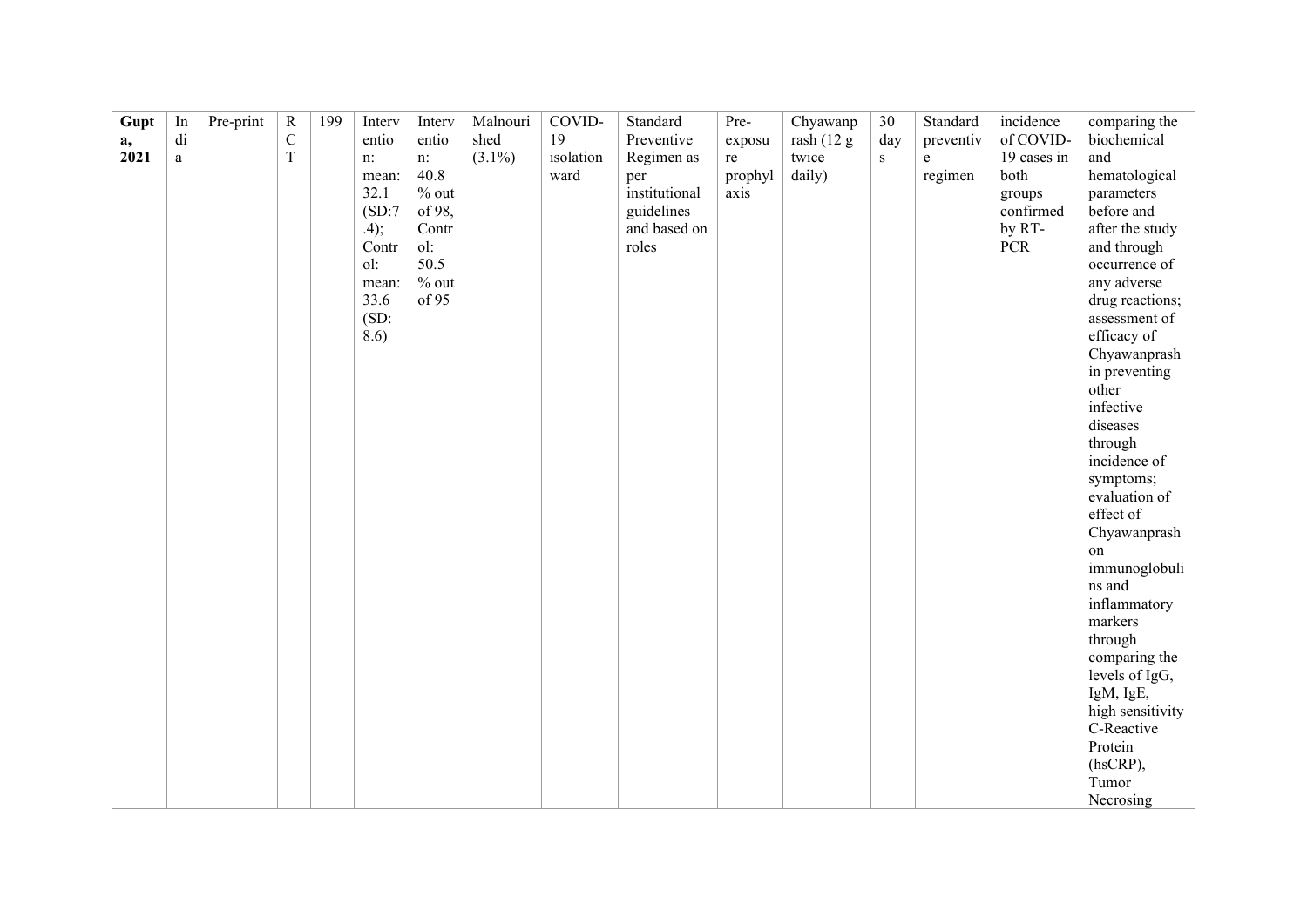|  |  |  |  |  |  |  | Factor alpha<br>(TNF alpha)<br>and<br>Interleukins<br>viz., IL-6 and<br>$IL-10.$ |
|--|--|--|--|--|--|--|----------------------------------------------------------------------------------|
|  |  |  |  |  |  |  |                                                                                  |
|  |  |  |  |  |  |  |                                                                                  |
|  |  |  |  |  |  |  |                                                                                  |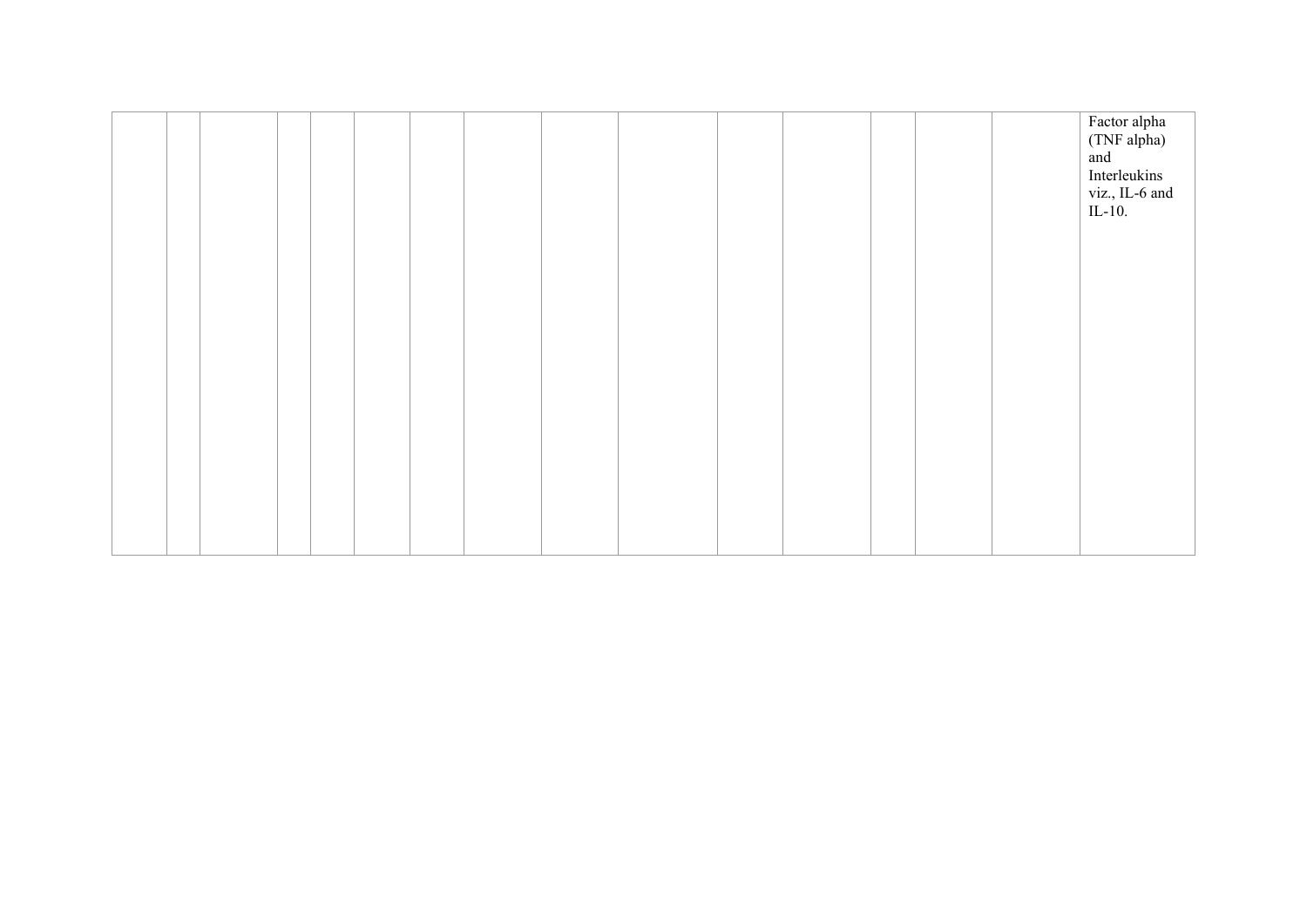| <b>Mikh</b> | R  | Pre-print | $\mathbb{R}$ | 50 | mean: | 58% | Hyperten  | emergen      | PPE as        | Pre-    | Bromhexin           | 8   | Standard | positive      | time from the   |
|-------------|----|-----------|--------------|----|-------|-----|-----------|--------------|---------------|---------|---------------------|-----|----------|---------------|-----------------|
| aylov       | us |           | $\mathbf C$  |    | 40.6( |     | sive      | cy           | prescribed    | exposu  | e                   | wks | care     | nasophary     | first contact   |
|             | Si |           | $\mathbf T$  |    | SD:   |     | $(6\%);$  | departme     | by WHO        | re      | hydrochlor          |     |          | ngeal swab    | with a person   |
| 2021        | a  |           |              |    | 7.6)  |     | Hyperch   | nts where    | recommenda    | prophyl | ide                 |     |          | SARS-         | with            |
|             |    |           |              |    |       |     | olesterol | patients     | tions and     | axis    | treatment           |     |          | $CoV-2$       | suspected/confi |
|             |    |           |              |    |       |     | emia      | with         | local         |         | $(8 \text{ mg } 3)$ |     |          | PCR test      | rmed COVID-     |
|             |    |           |              |    |       |     | (4%)      | confirme     | instructions. |         | times per           |     |          | or the        | 19 to the       |
|             |    |           |              |    |       |     |           | $d$ /suspect | PPE           |         | day)                |     |          | presence of   | appearance of   |
|             |    |           |              |    |       |     |           | ed           | included      |         |                     |     |          | clinical      | respiratory     |
|             |    |           |              |    |       |     |           | COVID-       | respirators   |         |                     |     |          | symptoms      | infection       |
|             |    |           |              |    |       |     |           | 19 were      | class FFP2    |         |                     |     |          | of            | symptoms;       |
|             |    |           |              |    |       |     |           | admitted,    | or FFP3, full |         |                     |     |          | infection     | number of days  |
|             |    |           |              |    |       |     |           | intensive    | skin          |         |                     |     |          | within 28     | before first    |
|             |    |           |              |    |       |     |           | care         | covering,     |         |                     |     |          | days and      | positive SARS-  |
|             |    |           |              |    |       |     |           | units,       | and           |         |                     |     |          | during the    | $CoV-2$         |
|             |    |           |              |    |       |     |           | and          | protective    |         |                     |     |          | weeks $5 - 8$ | test;number of  |
|             |    |           |              |    |       |     |           | clinical     | eyeglasses.   |         |                     |     |          | after the     | asymptomatic    |
|             |    |           |              |    |       |     |           | departme     |               |         |                     |     |          | last contact  | participants    |
|             |    |           |              |    |       |     |           | nts          |               |         |                     |     |          | to subjects   | with a positive |
|             |    |           |              |    |       |     |           |              |               |         |                     |     |          | with          | nasopharyngeal  |
|             |    |           |              |    |       |     |           |              |               |         |                     |     |          | COVID-19      | swab test; the  |
|             |    |           |              |    |       |     |           |              |               |         |                     |     |          |               | number of       |
|             |    |           |              |    |       |     |           |              |               |         |                     |     |          |               | mild, moderate  |
|             |    |           |              |    |       |     |           |              |               |         |                     |     |          |               | and severe      |
|             |    |           |              |    |       |     |           |              |               |         |                     |     |          |               | COVID-19        |
|             |    |           |              |    |       |     |           |              |               |         |                     |     |          |               | cases:          |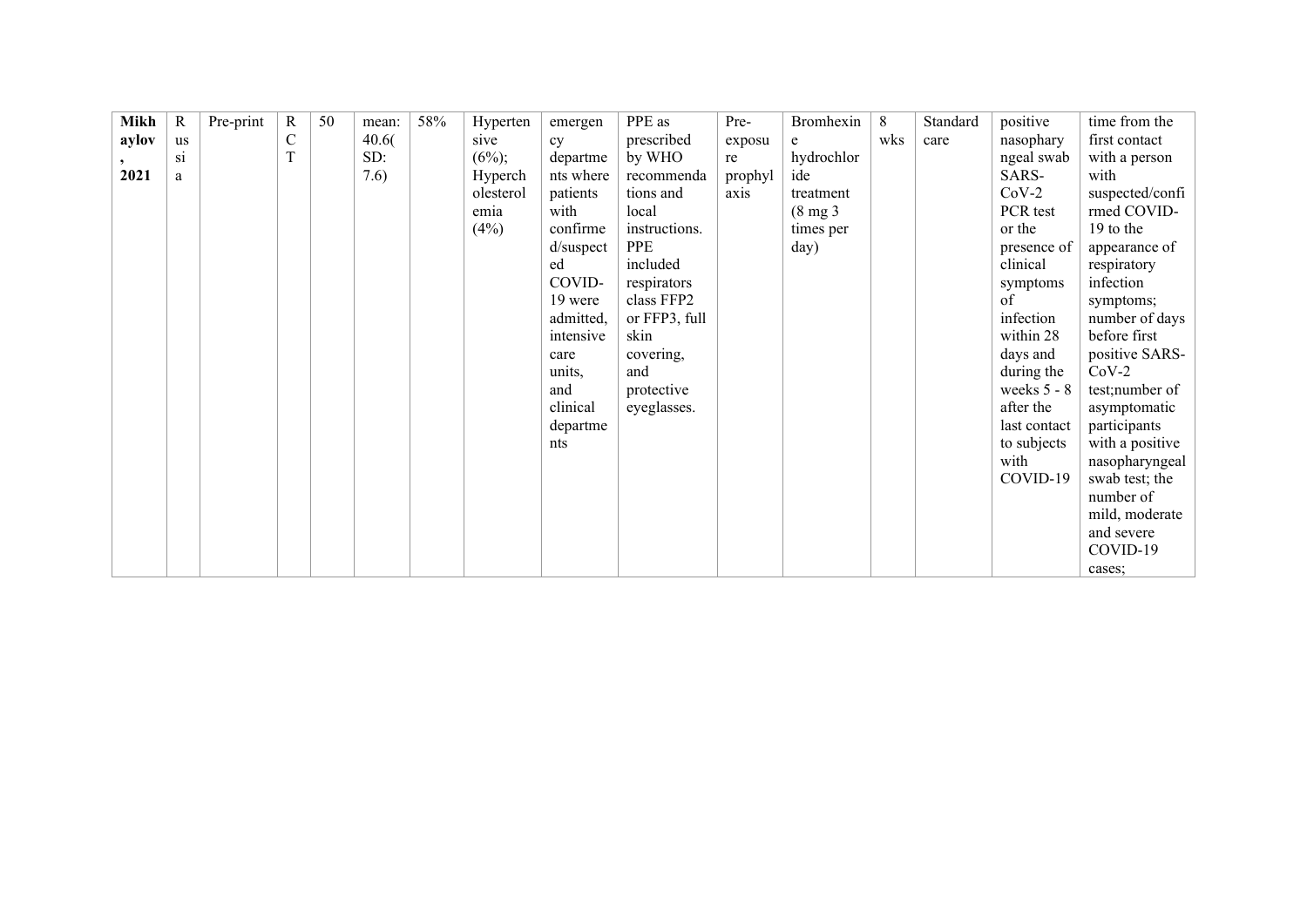| Rajas | $\mathcal{C}$ | Publishe | $\mathbf R$ | 148 | media     | 51% | Hyperten    | emergen    | Mask/        | Pre-    | Hydroxych             | 12  | Placebo | COVID-      | incidence of     |
|-------|---------------|----------|-------------|-----|-----------|-----|-------------|------------|--------------|---------|-----------------------|-----|---------|-------------|------------------|
| ingha | an            | d        | $\mathbf C$ | 3   | n age:    |     | $\sin(14\%$ | cy         | faceshield   | exposu  | $l$ roquine $(4)$     | wks |         | $19$ –free  | confirmed        |
| m,    | ad            |          | $\mathbf T$ |     | 41        |     |             | departme   | use reported | re      | $00 \text{ mg}$ $(2)$ |     |         | survival    | SARS-CoV-2       |
| 2020  |               |          |             |     |           |     | asthma(1)   | nt or      | over 80% in  | prophyl | $200$ -mg             |     |         | time by     | detection;       |
|       | a,<br>U       |          |             |     | years     |     | $0\%,$      | intensive  |              |         | tablets)              |     |         | <b>PCR</b>  | incidence of     |
|       | $\mathbf S$   |          |             |     | (inter    |     |             |            | all groups   | axis    |                       |     |         | confirmed   |                  |
|       |               |          |             |     | quar-     |     |             | care unit, |              |         | twice                 |     |         |             | possible         |
|       | A             |          |             |     | tile      |     |             | on a       |              |         | separated             |     |         | or probable | $COVID-19;$      |
|       |               |          |             |     | range     |     |             | dedicated  |              |         | by $6-8$              |     |         | compatible  | incidence of     |
|       |               |          |             |     | [IQR]     |     |             | COVID-     |              |         | hours                 |     |         | illness.    | hospitalization, |
|       |               |          |             |     | , 34      |     |             | 19         |              |         | followed              |     |         |             | death, or other  |
|       |               |          |             |     | to $49$ ) |     |             | hospital   |              |         | by $(1)$ 400          |     |         |             | adverse events.  |
|       |               |          |             |     |           |     |             | ward       |              |         | mg (2 200-            |     |         |             |                  |
|       |               |          |             |     |           |     |             |            |              |         | mg tablets)           |     |         |             |                  |
|       |               |          |             |     |           |     |             |            |              |         | once                  |     |         |             |                  |
|       |               |          |             |     |           |     |             |            |              |         | weekly or             |     |         |             |                  |
|       |               |          |             |     |           |     |             |            |              |         | $(2)$ 400 mg          |     |         |             |                  |
|       |               |          |             |     |           |     |             |            |              |         | $(2 200 - mg)$        |     |         |             |                  |
|       |               |          |             |     |           |     |             |            |              |         | tablets)              |     |         |             |                  |
|       |               |          |             |     |           |     |             |            |              |         | twice                 |     |         |             |                  |
|       |               |          |             |     |           |     |             |            |              |         | weekly                |     |         |             |                  |
|       |               |          |             |     |           |     |             |            |              |         |                       |     |         |             |                  |
|       |               |          |             |     |           |     |             |            |              |         |                       |     |         |             |                  |
|       |               |          |             |     |           |     |             |            |              |         |                       |     |         |             |                  |
|       |               |          |             |     |           |     |             |            |              |         |                       |     |         |             |                  |
|       |               |          |             |     |           |     |             |            |              |         |                       |     |         |             |                  |
|       |               |          |             |     |           |     |             |            |              |         |                       |     |         |             |                  |
|       |               |          |             |     |           |     |             |            |              |         |                       |     |         |             |                  |